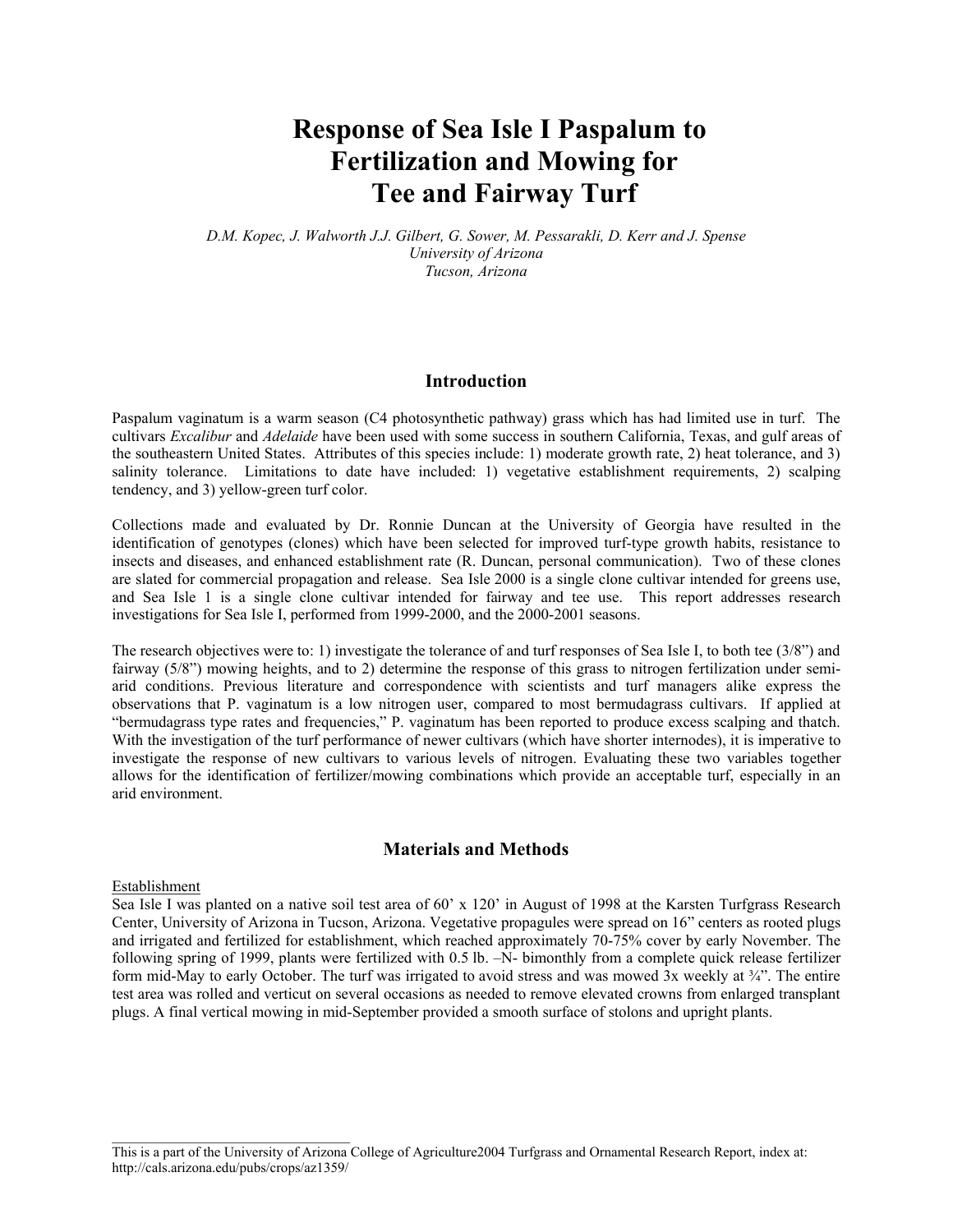In April of 2000, plant heights of 3/8" and 5/8" were achieved by multiple daily mowings of dormant plants over a six day period by using a 24" walk behind reel-type mower. On June 14, tee plots were mowed with either a 22" or 26" walk behind mower, while a 5/8" fairway height was obtained by using a John Deere 2836 triplex reel-type mower. Fertilizer treatments were comprised of either 0, 0.35, 0.66, 0.99 lbs. –N- per thousand square feet, from June to October in Year 1 and from May to October in Year 2. Ammonium nitrate was used as the –N- source, while 0.5 lbs. K-/M/Month (from 0-0-50) and -P- was applied (0-27-0) as 1.0 lb. P/M/ 2 months using a calibrated drop spreader. The irrigation water was tertiary reclaimed municipal waste water, with an average nitrate content of 10 ppm.

#### Field Design and Treatment Allocations:

The field design was a split plot with mowing height as the main plots  $(12' \times 24')$  and applied fertilization levels assigned to sub-plots  $(6 \times 12)$ . Linear orthogonal contrasts were utilized to test the main effects of mowing height and applied nitrogen and their interactions. LSD values are provided for main affect mean separation, while interaction means (means of all eight-field treatments) are provided for discussion and references to management performance levels and seasonal trends.

#### Soil Analyses:

Soil samples were collected on the same dates as tissue clippings. Five sub-samples were collected from each plot in 2000 and ten in 2001. Cores were taken to a depth of six inches in 2000, and to four inches in 2001. Turf was removed from the top of each core. Soils were dried at 65°C for 24 hours and mixed thoroughly before analysis. The first sample each season was analyzed for  $NH_4-N$  and  $NO_3-N$  via steam distillation and titration following extraction with 1N KCl; pH in a 1:1 soil:water extract; EC in saturated paste; K, Ca, Mg, and Na with ICP following extraction in ammonium acetate buffered at pH 7.0; P by ICP following sodium bicarbonate extraction; Cu, Fe, Mn, and Zn extracted with DTPA via ICP; B and SO4-S by ICP after extraction with hot water. Soil samples collected all other dates each year were analyzed for  $NH_4$ -N and  $NO_3$ -N as described above.

#### Turf Tissue Analyses:

Turfgrass clippings were taken once per month, approximately 2 weeks after each fertilization. Sampling dates in 2000 were June 28, July 26, August 28, September 26, and November 10. In 2001, sampling dates were May 18, June 20, July 18, August 24, September 19, and October 19. Clippings represent 2 days growth as dry weight, from a 20.75" x 14' swatch of turf, for each of the 36 individual plots. Clippings were dried at 65°C until weight loss ceased, and weighed to determine dry matter production. Clippings were ground in a Wiley Mill. Tissue from the first, third, and fifth sampling date each year were ashed, dissolved in 2N HCl, and analyzed for total N and S in a CNS analyzer, and for total P, K, Ca, Mg, B, Cu, Fe Mn, Na, and Zn by ICP. Samples from the second and fourth and sixth (in 2001 only) sampling dates were analyzed for total N only. In 2000, the samples from the second date were destroyed in an accident before they could be analyzed.

#### Turf Responses

Data collected included agronomic visual response variables according to NTEP rating standards, which most often included, turfgrass color, quality, and visual density scores. Percent plot and degree of chlorosis appears when warranted during both the summers of 2000 and 2001. Clippings were taken from plots by triple mowing alleyways on the outside edge of the plots and then taking one width of the mower blade lengthwise across the plot. Clippings were dried for one week in a hot air convection oven @ 135C, weighed, and then analyzed for mineral content. In July of each year, thatch/rhizome matt depth was measured by taking three sub-samples per plot from 4" cup cutter samples. The matt layer was defined as the distance in mm as the vertical plane from the rhizome base to the base of the green turf. Shoot counts were made from the same sub-samples and averaged for analysis.

#### **Results and Discussion**

#### Turfgrass Color - Year One

The main effect of mowing height had no effect on turfgrass color, while fertilizer had a slight but significant effect in the fall only in year one (Table 1). Between mowing height, mean color scores ranged from 5.5 (3/8" July) to 6.7 (3/8" June). Most scores were 6.0 or greater, except for the 5/8 " cut turf in November, when the leaves turned straw earlier than the low cut turf of 3/8". Neither height of cut ranked consistently higher or lower than the other in year one.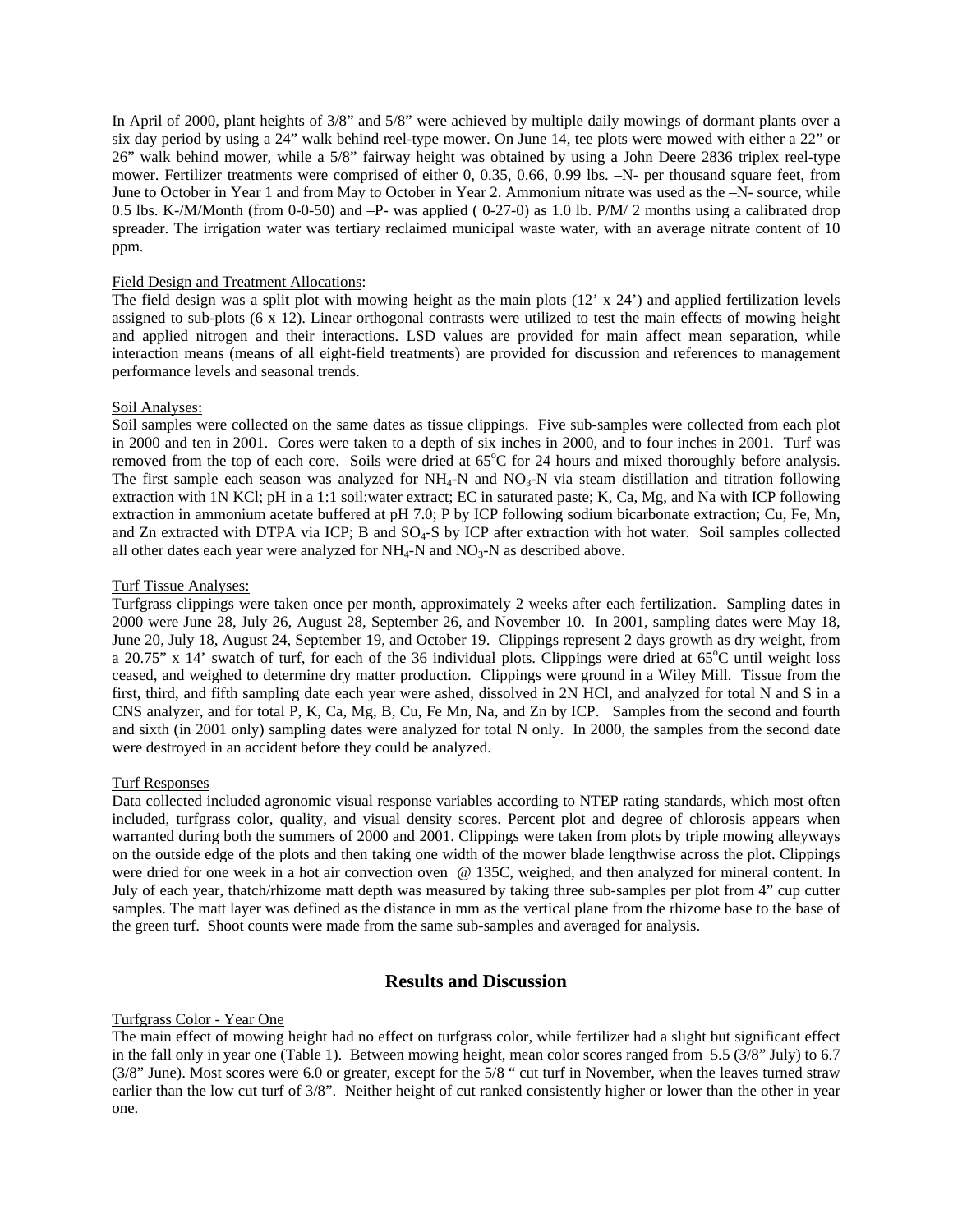Among fertility rates, mean color scores ranged from 5.8 to 6.8 in the major growing season, and from 5.2 to 7.0 in the fall, when color difference between fertility rates (averaged over mowing heights) was significant (Table 1). In the summer months, either the 0, 0.33, or 0.66 lb. –N- rate provided adequate color in this light colored turf. Chlorosis-type symptoms appeared in July at the high rate of 0.99 lb. –N-, which detracted from the overall turf color. A significant interaction occurred between mowing height and applied fertility rate in November as the 3.8" (tee) turf increased linearly in color with applied nitrogen, while the 0.99 lb. fertilizer –N- rate exhibited chlorosis as outlined above.

Seasonal trends observed in year one for turfgrass color was as follows. For tee height turf mowed at 3/8", the higher rates of 0.99 and 0.66 lbs.  $-N$ - produced higher ranking turf color throughout year one, with the exception of July, when all turfs appeared light in color (5.3-5.7) . In three of five months, the 0.33 lb. –N- rate provided acceptable turf scores of 6.0 or more for the  $3/8$ " tee height turf, which was not adequate to hold color into late November of year 1 (Appendix –A).

At the 3/8" height, the high rates of –N- provided slightly darker turf color in June, August, September, October and November. In July this high rate produced a cholorotic turf, which again degraded color scores temporarily. Therefore at 3/8", turf color scores varied only slightly with some applied nitrogen, with the 0.66 lb. –N- applied rate producing adequate color in all months in year 1.

For the 5/8" fairway height turf, acceptable color scores were achieved with nitrogen applications of "0" (no) nitrogen at all in June (6.3), July (7.0), August (6.3) and September (7.0). In October of year 1, the 5/8 height required 0.33 lbs. –N- to achieve suitable color, which was minimal but acceptable in November (5.7). At the same 5/8" height, high rates of nitrogen were beneficial in June, July, and October but not in September, August, and November (Appendix –A).

At the 5/8" height, the 0.33 lb. –N- rate had good color in all but June and October. When increased to 0.66 lbs. –Nmonthly, September, August, and November turfs had low color scores due to chlorosis in August and September and leaf tip chlorosis in November (Appendix –A).

Of seasonal interest, was the trend that the 3/8" cut turf was slightly greater in color then the 5/8" cut turf in June, in which at that time the color response was linear with increasing  $-N$ - rate for the 3/8" treatments. In July (although not significant) all 5/8" plots were noticeable darker than the 3/8" plots, regardless of –N- rate. No relationship with mowing height and applied N was achieved for color in the months of August, September, October or November in year 1 (Appendix –A).

#### Turfgrass Color – Year Two

Mowing height again had no effect on turfgrass color for Sea Isle 1, as mean color scores ranged usually less than 0.5 of one rating unit between mowing heights (averaged over fertilizer rates). Again, the 3/8" turf had slightly higher color scores, as the taller leaves became dormant earlier at the 5/8" cut turf.

As in the previous year, fertilization had a very minor roll in turf color in year two, showing a marginal effect at early in the season . The increase in color with –N- rate was realized in May and June of year 2, with a noticeable difference between the "0" and 0.66 or higher rates of –N- applied. The linear contrast for fertilizer was significant in May and June of 2001 (year 2). At both heights, Sea Isle 1 did require additional nitrogen to provide acceptable color in May, June and July, but heavier applied rates did decrease overall color due to chlorosis-type symptoms in August, which returned to normal by October (Appendix –A). The 5/8" turf maintained adequate color throughout year 2 when it received 0.33 lbs. N/M, particularly after May. The 3/8" turf at 0.66 lbs. produced good color and avoided the iron chlorotic-type symptoms in August, which developed at the 0.99 lb. –N- rate.

#### Two-Year Summary

As was the case in year 1, mowing height had no effect on turfgrass color for Sea Isle 1, as mean color scores ranged usually less than 0.5 of one rating unit between mowing heights (averaged over fertilizer rates). In both falls, the 3/8" turf had slightly higher color scores, as the taller leaves became dormant at the 5/8" cut turf.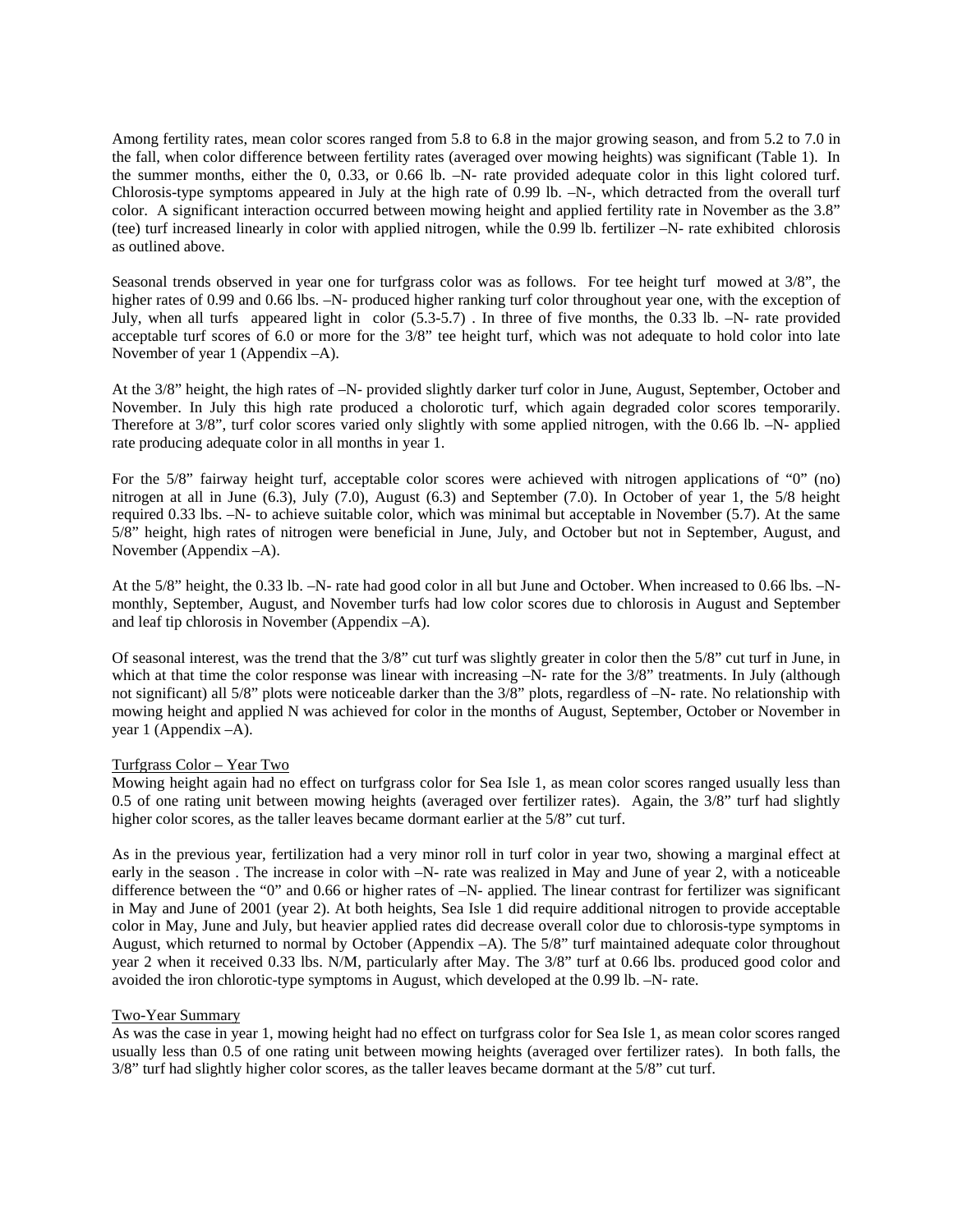As was the case in year 1, fertilization had a very minor roll in turf color, showing a marginal effect at either early in the season (year 2), or late in the fall season (year 1).

When observed over two years, the 0.66 lb. rate produced an acceptable turf in terms of color for the 3/8 mowed turf, with the 0.33 lb. rate producing a fully acceptable color at the 5/8" fairway height turf. Note again that the turf was NOT fall overseeded, and that turf responses were measured well into the fall.

#### Turfgrass Quality – Year One

Overall turf quality for Sea Isle I was not appreciably affected by mowing height or nitrogen rates alone in year 1. When averaged over fertilizer rates, the quality scores ranged from  $5.8 - 7.0$  among mowing heights (Table 2). The highest quality turf scores were realized in July and October. The lowest average quality scores occurred in June of year 1 (5.8 for either mowing height). Only in October was the 5/8" turf significantly greater in quality than the 3/8" turf (7.0 vs. 6.6, respectively). Otherwise, there was very little difference between mowing heights for overall mowing quality (Table 2).

Among applied -N rates (when averaged over mowing heights) quality scores ranged from 5.8 – 7.5 among fertilizer rates. The "0" nitrogen application produced the best quality turf in September (7.5 vs. 6.2 for all other applied –N- rates). The general observational trend was that quality increased with applications up to and including the 0.66 lb. rate. The 0.99 lb. applied rate often ranked lowest (or second lowest) for quality (when averaged over mowing heights) (Table 2).

There was no interaction between mowing heights and applied fertilizer in year 1. However, there were some trends that occurred. The 3/8" turf which received no fertilizer had low quality turf scores in June, but was then fully acceptable in July, August, September and October. Among the 3/8" plots, turf quality increased with applied –Nrate in June 2000, whereas turf quality decreased with increased –N rates in August and beyond (Appendix –B).

Overall, the applied fertilizer rate of 0.33-lb. nitrogen produced satisfactory turf at the 3/8" mowing height (Appendix –B). At the 5/8" height, the highest ranking fertility treatments for quality were those that received no fertilizer. This occurred in all months in year 1 for Sea Isle 1. All other responses to nitrogen at 5/8" for quality were variable, noting their quality scores were essentially acceptable with minimal observational differences occurring for overall turf quality (Appendix –B). Note again that it was the chlorosis type symptoms ( at the high –N rate) that resulted in low turf color and quality scores.

#### Turfgrass Quality – Year Two

Again in year 2, overall turf quality was not affected by mowing height to any great extent. Again in year two, applied nitrogen had a small effect on overall quality, and this affect was significant towards the seasons end (September in 2000, October in 2001). The seasonal ranges were from 5.7-7.2 in 2001.

When observed for both full length seasons, the 0.33 or 0.66 lb.  $-N$ - rates produced an acceptable quality turf, while the 0.99 lb. –N- rates caused decreased qualities in both years in August, and also for September and October in year 2 (abnormally warm fall). With the exception of the early spring months, the 0-lb. rate provided acceptable turf as well.

Overall, an applied fertilizer rate of 0.33-lb. nitrogen produced satisfactory turf at the 3/8" mowing height.

#### Turfgrass Quality - TwoYear Summary

In both years, overall turf quality was not affected by mowing height to any great extent, as the range of mean height scores ranged from 5.8 to 7.2, with 11 of 12 possible seasonal scores being values of 6.0 or greater (Table 2).

In both years, applied nitrogen had a small effect or overall quality, and again was significant towards the seasons end (September in 2000, October in 2001) (Table 2). Overall, the applied fertilizer rate of 0.33-lb. nitrogen produced satisfactory turf at the 3/8" mowing height. Overall, the applied fertilizer rate of 0.33-lb. or less of nitrogen produced satisfactory turf at the 5/8" mowing height (Appendix –B).

The general trend in both years was that the 0.99 lb. rate produced quality turf scores no better than the 0.66 lb.  $-N$ rate, and in year 2, lesser quality turf in August, September and October .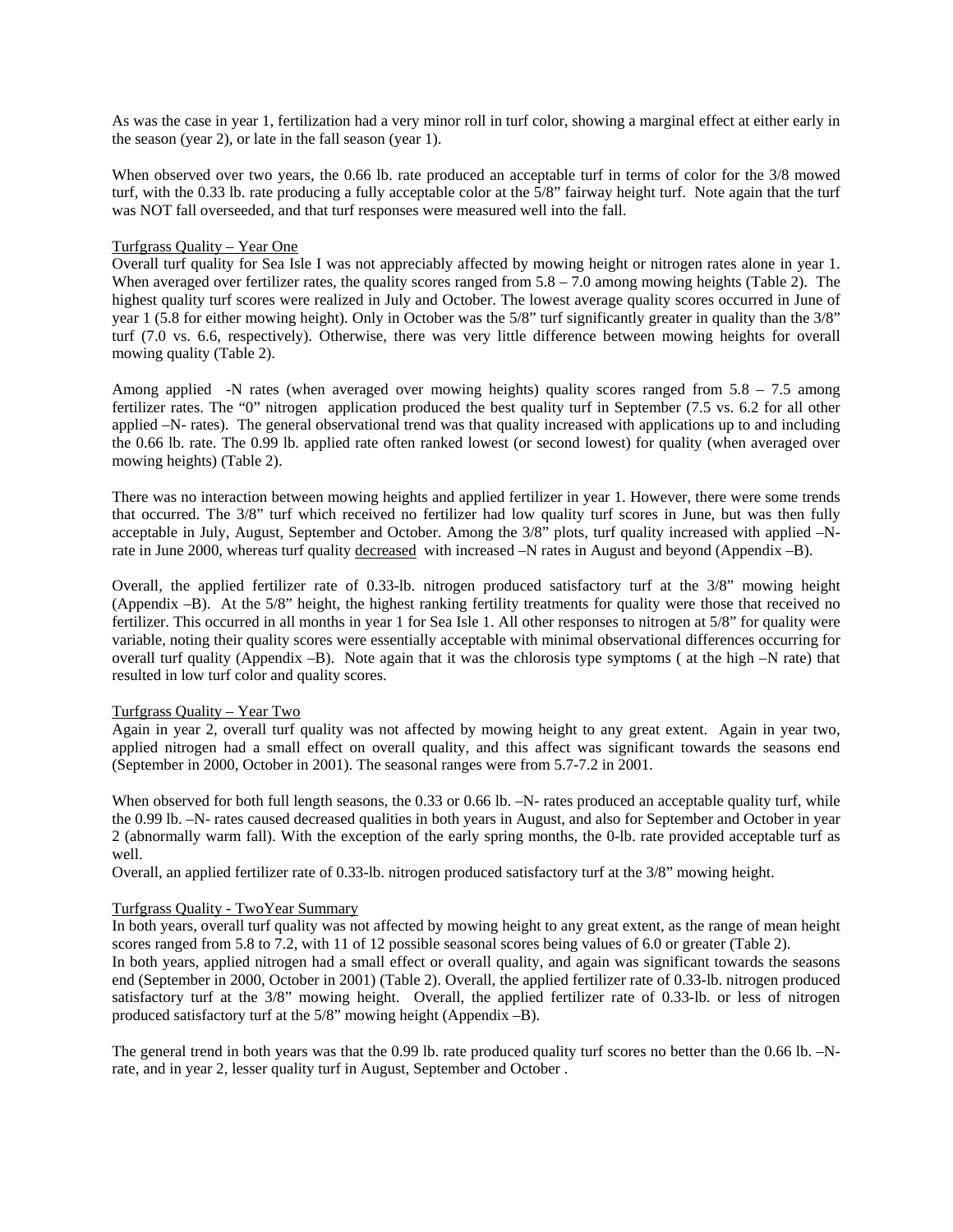#### Texture – Year One

Visual texture was not affected by mowing height or fertilizer rates in year 1. Differences in rating scale observations were always less than 0.5 units between mowing heights, and at most, 1.0 unit between fertilizer rates. The finest leaf textures occurred in July (humid), with the coarsest looking turf appearing in June (dry). Again, differences between mowing heights or fertilizer rates did not affect texture appearance in year 1.

#### Texture – Year Two

For year two, the visual texture response was significant on only one date (October) as the taller turf appeared finer in texture. In year two, the finest appearing turf occurred in September (test mean = 6.7) (Table 3). Mean texture scores were usually within 0.5 rating units or less, in both years between mowing heights. While all fertilizer treatments produced acceptable leaf texture, it is of interest that no nitrogen at all produced the highest mean ranks for visual texture on 7 out of 11 evaluation months (Appendix-C). The applied –N rate source of variation was not significant at all in year two.

#### Texture - TwoYear Summary

Both mowing height and applied fertilizer –N rates had little effect on visual texture of Sea Isle I paspalum. It is of interest that no nitrogen at all produced the highest mean ranks for visual texture on 7 out of 11 evaluation months (Appendix-C). The typical response of finer leaf texture accompanying lower mowing heights was not realized, as the 3/8" and 5/8" cut turfs appeared similar in leaf visual texture. By observation only, there was two leaf widths present in the canopy at both heights.

#### Density – Year One

Likewise with texture, visual density was not affected by either mowing height or fertilizer rate main effects in year 1. In all months but October, the 3/8" plots tended to produce a thicker appearance turf, but this was not linked to fertilizer application at this height whatsoever (Table 4).

#### Density – Year Two

Visual density was not affected by mowing height but was affected by fertility on one occasion in year two (June). The linear contrast for mow height affect was significant for mowing in year 2, as the turfgrass became finer in appearance as mowing height increased, which is an atypical expectation (Table 4). This occurred in August and September. In June of year 2, increases in fertility increased visual density, with 0.66 lbs. producing the same effect as 0.99 lbs. –N-, while the "0" treatment appeared least dense at this one time event, but what still acceptable (mean=6.0). (Table 4).

#### Density - TwoYear Summary

Visual density was not affected by mowing height and/or fertility rate main effects. This was the case in both years (Table 4).The nitrogen applications showed no real biological effect, with the exception of July (year 1) and June (year 2). Overall both years, a fertilizer rate of 0.33 or 0.66 lbs. –N- produced turf with an adequate visual density, with no benefit achieved at 0.99 lbs. At the 3/8" height, mean density values of 6.0 or greater were achieved at 0.33 lbs. –N/M in both years, while at the 5/8" height, this was achieved at "0" applied nitrogen (Appendix –D). The soil residual N most likely proved adequate at this height for Sea Isle I.

#### Clippings – Year One

Clipping dry weight production was not generally affected by mowing height or fertilization rate in year 1 for Sea Isle 1. Clipping production was statistically greater for the 5/8" over the 3/8" height only in October. The greatest amount of clippings occurred in August, during hot-humid conditions. Fertilization rates also had little effect on dry clippings (averaged over mowing heights). The greatest differences were observed between the 0 and 0.99 lb. –Nrates in June, July and August although differences were small (10%) and non-significant (Table 5).

#### Clippings – Year Two

Differences between clipping dry matter production were greater between mowing heights in year 2. The linear affect for mowing height was significant on all dates, noting an increase in clippings as mowing height increased. In May 2001, the 3/8" turf produced more clippings than the 5/8" turf, presumably due to solar energy absorption perhaps being greater in the 3/8" turf early in the season. Turfgrass clipping production was greatest in September of year 2 (Table 5).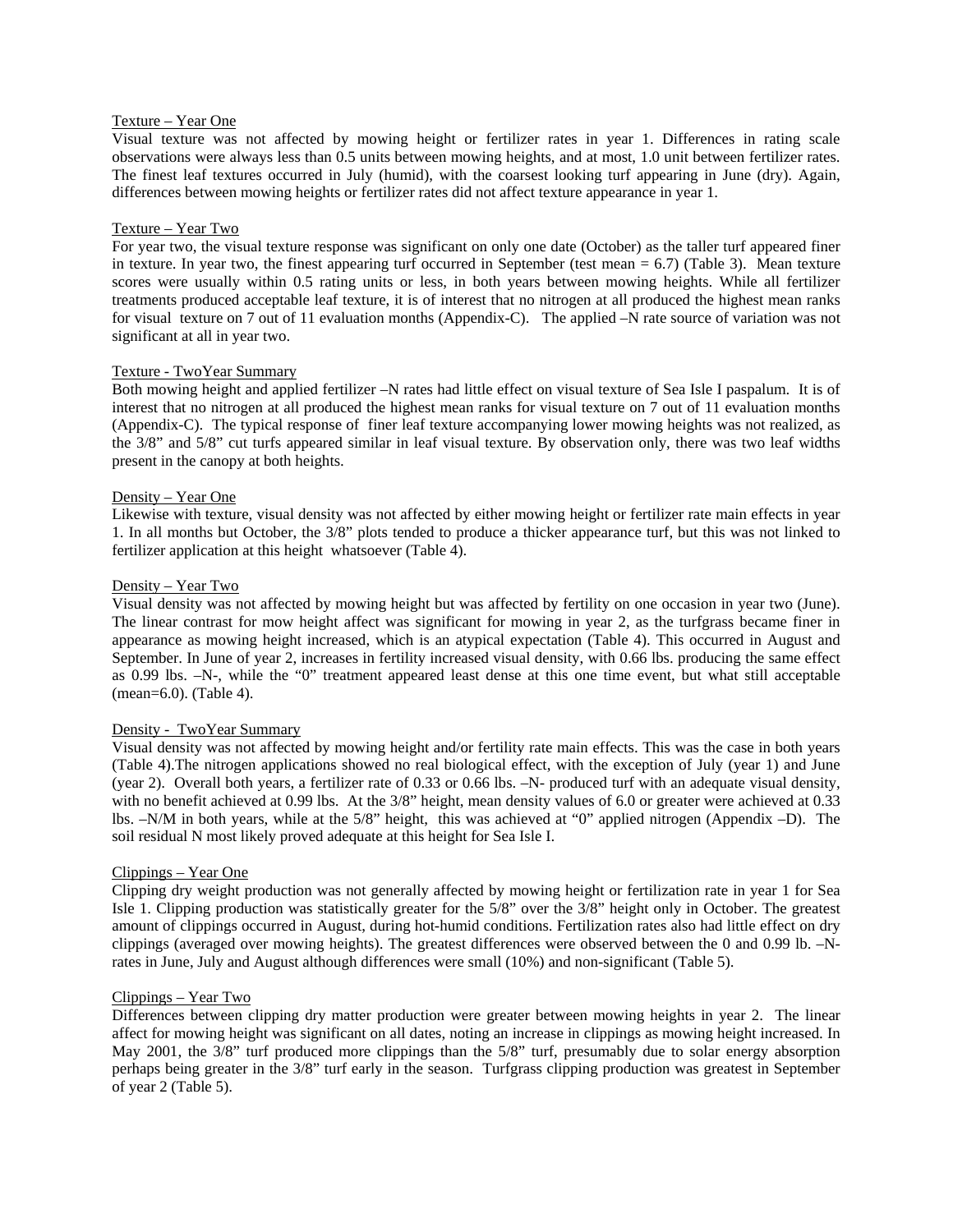The main effect and the linear contrast for applied –N was significant for clipping response on five of six dates in year two. There was generally a two fold increase in dry matter clipping production from 0 to 0.99 lb. –N- applied rate in year 2. These trends and results did not occur in year 1 (Table 5). Perhaps the build up of organic matter and CEC increase in time caused these notable differences in clipping biomass between years.

#### Clippings – Two Year Summary

Differences between clipping dry matter production were greater among mowing heights in year 2, than in year 1 for Sea Isle 1. (Table 5). While turfgrass clipping production was greatest in August of year 1, it occurred greatest in September of year 2. In general, greater biomass occurred in response to fertilization more so at the 5/8" height, versus the 3/8 " height (especially in year two) (Appendix –E).

#### Shoot Courts – Year One

Shoot density and thatch measurements were taken in late August of 2000. The mean numbers of shoots within a 4.0-inch cup-cutter ranged form 476.8 to 554.6 for the 3/8" and 5/8" height cut turfs and from 495.6 to 531.4shoots/plug across fertilizer levels (Table 6). The fertilizer main effect and the interaction with mow height were not significant. The linear contrast for mowing height was significant, as the 3/8" produced 30% more shoots then the 5/8" turf. Among the twelve field treatments, the mean shoot counts ranged from 448 to 568 shoots/plug. Within each mowing height, fertilizer level had no effect on shoot count density in year 1 for Sea Isle 2000 (Appendix –F).

#### Shoot Courts – Year Two

In year two the number of shoots produced was significantly greater for the 3/8" turf. The fertilizer main effect and the interaction with mow height were not significant. Shoot density was roughly 20% greater at the lower 3/8" than the 5/8" cut turf both years. Within each mowing height, the two higher –N- levels produced more shoots than the 0.33 or 0 level of nitrogen., in the second year only (Appendix –F).

#### Shoot Courts – Two Year Summary

The number of shoots produced was greater for the 3/8" turfs than the 5/8" turf. This was significant in year two. Fertilizer effect was not significant, nor was the interaction of mowing and applied nitrogen. Shoot density was roughly 20% greater at the lower 3/8" than the 5/8" cut turf both years.

#### Thatch/Matt/Rhizome Plane – Year One

Thatch (rhizome layer plane) exhibited a positive linear relationship (significant linear contrast) with mowing height  $(3/8)$ <sup>"</sup> = 12.2mm,  $5/8$ <sup>"</sup> = 15.4 mm) while the quadratic contrast was significant for applied N rates. The 0.33 lb.  $-N$ rate made a slightly deeper rhizome/matt layer depth than other rates of N. (Table 6). The interaction was not significant. Among the eight field treatment combinations, the extremes for matt depth means were 9.6 mm (3/8" @ 0.99 lbs. –N-) to 18.3 mm (5/8" at 0.33 lbs. –N-) (Appendix –F).

#### Thatch/Matt/Rhizome Plane – Year Two

The mow height main effect was significant for matt depth in year two as again the 5/8" turf produced a deeper rhizome plane (16.0 mm versus 10.6 mm for 3/8" turf). Applied N had no effect in year two.

#### Thatch/Matt/Rhizome Plane – Two Year Summary

Mowing height had the greatest effect on rhizome plane/matt depth in both years, while applied N rates had very little effect.

## Clipping Production/Clipping Nutrient Content/Soil Analysis – Shoot Weights – Year One

Mowing height significantly affected clipping dry weights in July and November in 2000. Early in the season, clipping weights tended to be greater in plots cut at 3/8", but for the remainder of the season turf mowed at 5/8" produced more clippings. These trends were biologically significant even when not statistically significant.

Nitrogen application levels did not significantly affect dry matter production in 2000. In every month there was a trend for plots receiving higher rates of nitrogen to produce more clippings, although differences were slight.

There was not a significant interaction between mowing height and nitrogen application rate. (See Table)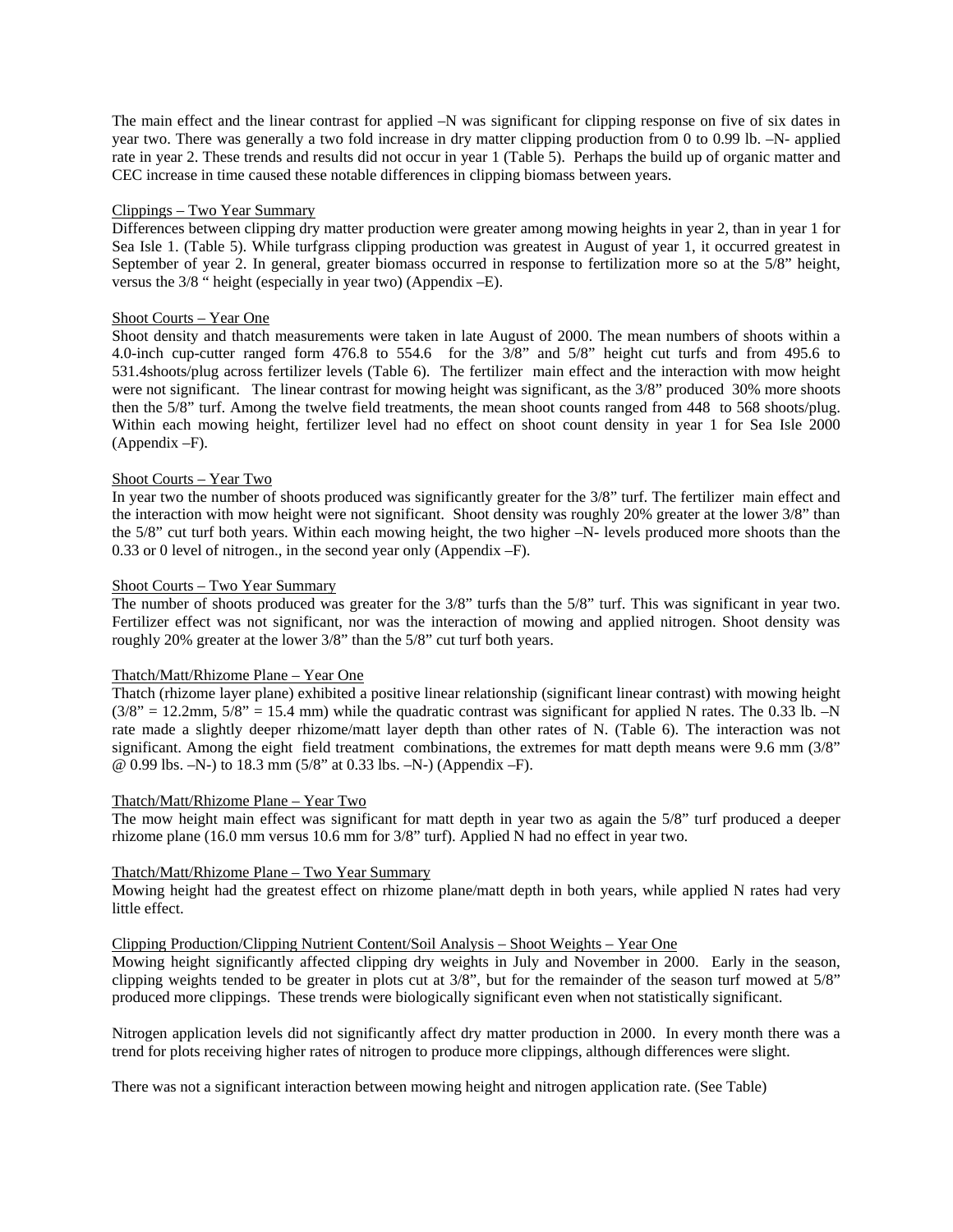#### Clipping Production/Clipping Nutrient Content/Soil Analysis – Shoot Weights – Year Two

Clipping production was affected both by mowing heights in June and September in year two. In May, plots mowed at 3/8" produced slightly more (but statistically insignificant) clippings than those mowed at 5/8". Thereafter, plots mowed at the higher height produce more dry matter than plots mowed at the shorter height.

Nitrogen application rate was significantly related to clipping dry weight in May and July. As in year one, there was a trend for plots receiving greater amounts of nitrogen fertilizer to produce more dry matter in all months. Maximum production generally occurred with the highest level of nitrogen.

There was not a significant interaction between mowing height and nitrogen application rate. (See Table)

#### Clipping Production/Clipping Nutrient Content/Soil Analysis – Shoot Weights – Two- Year Summary

There was a trend for early season paspalum to produce more clipping mass when mowed at 3/8" early in each growing season, and then for the paspalum mowed at 5/8" to produce more clippings for the remainder of the season. Increasing the level of nitrogen fertilizer increased clipping production, but effects were often not statistically significant. Maximum clipping production generally occurred at the highest rate of nitrogen application.

#### Tissue Nutrient Content – Year One

Clipping composition in the first year was not generally affected by mowing height. On the August 28 sampling date, turf mowed at 3/8" had significantly more potassium (3.00%) than turf mowed at 5/8" (2.80%).

Nitrogen application rate significantly affected tissue nitrogen concentration in September and November. For all sampling dates, increasing levels of nitrogen fertilizer tended to increase nitrogen concentrations in turf clippings. Control plots receiving no nitrogen fertilizer always had the lowest nitrogen concentrations, and those receiving the highest fertilizer rate usually had the highest nitrogen concentrations. In November, turfgrass from plots with higher levels of nitrogen fertilizer had significantly more calcium and iron, and significantly less potassium than that from plots with lower nitrogen fertilizer levels.

#### Tissue Nutrient Content – Year Two

Mowing height generally did not affect tissue nutrient concentrations. In July, plots mowed at 3/8" had higher concentrations of boron and lower concentrations of iron than plots mowed at 5/8". In September, 3/8" plots had lower concentrations of calcium than 5/8" plots.

Increasing nitrogen application rate significantly increased tissue nitrogen in all months except September, when the increase was not significant. In all cases, the unfertilized plots produced tissue with the lowest nitrogen concentration, and the highest nitrogen application rate produced tissue with the highest nitrogen concentrations. In May and July, increasing the level of nitrogen applied also increased the amount of tissue potassium and sulfur (both also increased in September, although the increases were not statistically significant). Tissue collected in May had lower calcium levels with increasing levels of nitrogen fertilizer. In July, increasing nitrogen levels increased concentrations of tissue magnesium and copper, and decreased concentrations of boron. In May, increasing levels also decreased tissue boron concentrations, although not significantly. In both July and September, higher tissue zinc was associated with increasing levels of nitrogen fertilization.

#### Tissue Nutrient Content – Two Year Summary

Mowing height had a minimal effect on tissue nutrient concentrations. As expected, increased nitrogen fertilization increased tissue nitrogen concentrations. Increasing nitrogen fertilizer levels also increased tissue potassium, sulfur, and zinc, and decreased levels of boron.

#### % Straw Turf (Year One Only)

The main effect of mowing was significant for % straw turf in the fall of 2000 (Table 6). The percent straw increased linearly (significant contrast) as mowing height increased, while a significant quadratic mow x fertilizer interaction occurred. This occurred since the 0.99 lb. –N- rate caused the greatest amount of early fall leaf necrosis at the 5/8" fairway turf (58%), and the least amount (13%) at the low height 3/8" cut turf. As expected when not overseeded, the higher cut turf turned dormant quicker than the low cut turf most likely due to heat absorption, tip removal, and leaf tip chilling affects.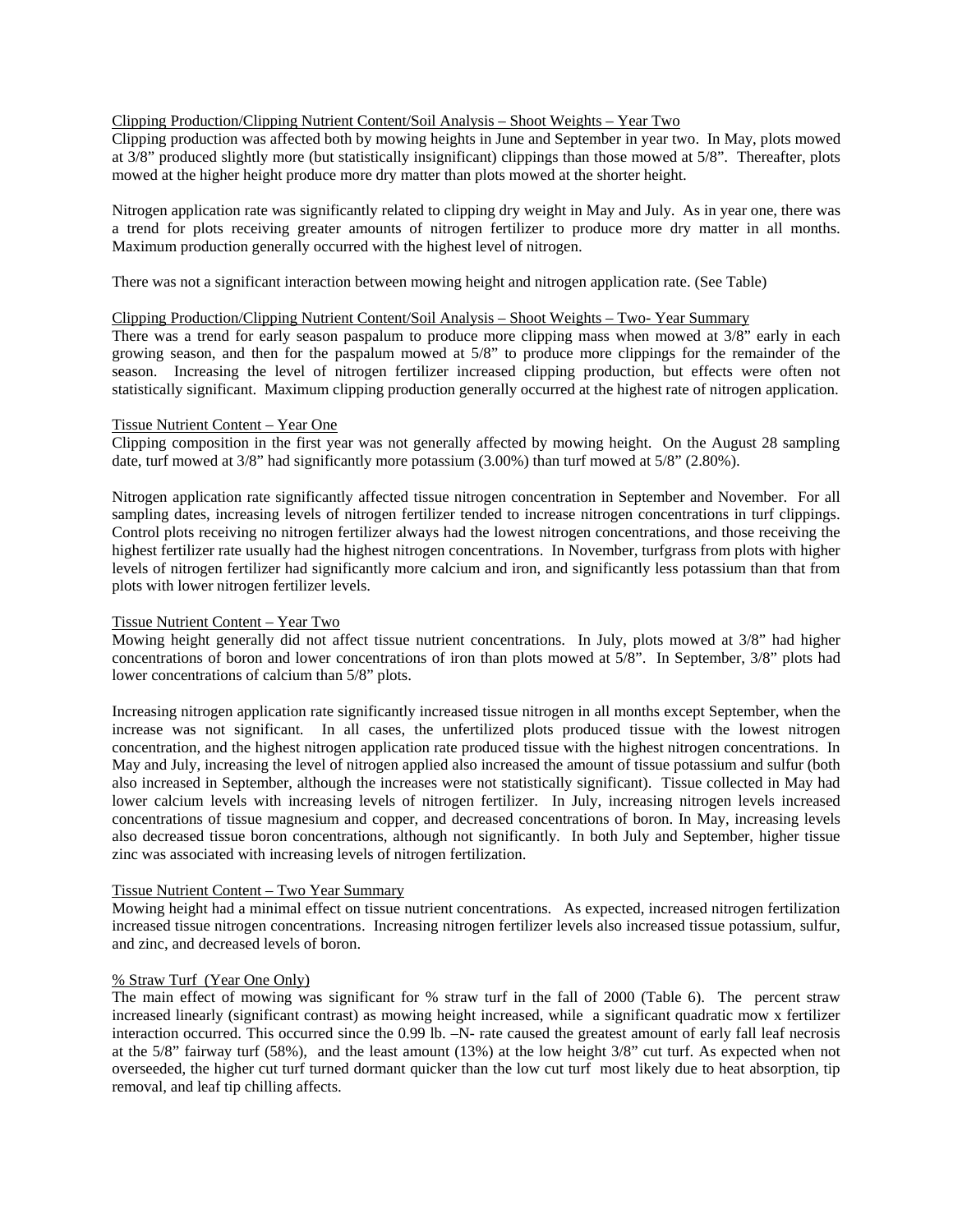#### Scalping (Year Two Only)

In the fall of year 2, turf injury from scalping-type symptoms occurred in October, under short day length, but abnormally warm temperatures. Both the intensity (degree of) and percent plot scalping were scored on all plots. The degree (intensity) of scalping was not significantly affected by mowing height, but fertilizer did affect both the degree and percent of the plot showing the scalp-like symptoms (Table 6). Essentially no scalping occurred at the 0 lb. –N- rate, with some scalping occurring at the highest 0.99 lb. –N- rate. This would be noticeable to the lay observer/golfer/turf user. Clearly, the greatest amount of scalping occurred at the 5.8" height when fertilized with 0.99 lbs. –N- month (Appendix –F).

#### Chlorosis - Year One

In the native soil, iron –type chlorosis symptoms developed throughout the entire test in year 1 on Sea Isle 1. The degree (intensity) and extent (percent of plot) of chlorosis was recorded in each month of the test in year 1. The greatest amount of chlorosis (degree and extent) occurred in June. Although the fertilizer rate response was quadratic, it bore no biological relevance to the overall response. (Table 7). The amount (percent) of plot surface exhibiting chlorosis was not affected by mowing height, and was significant only once at the end of the season in October. A mean score of 3.0 or more indicates slight-moderate chlorosis, notable to the lay person. Throughout the test, the intensity of chlorosis generally corresponded with the amount of plot chlorosis estimated. Within mowing heights, the "0" –N- rate had the least amount and degree of chlorosis in June, July, and August at either the 3/8" or 5/8" height, indicating that nitrogen increased the chlorite-type response noted here.

Again in year two, the chlorosis-type symptoms appeared within Sea Isle I. Although not always statistically demonstrated, the degree and amount of chlorosis was slightly more noticeable at the higher height of cut (Table 7). It was strongly observed that applied nitrogen caused an increase in both degree and percent plot expression of chlorosis-type symptoms in year two (August through October).

The percent plot chlorosis essentially doubled or tripled as the applied  $-N$ - rate increased from 0.66 to 0.99 lb.  $-N$ -/M. Topical iron application of Ferromec (15-0-0- plus Fe) did reduce expression, but never completely eliminated these symptoms. More investigative research is needed to elucidate the suspected corrective element deficiency on Sea Isle I when grown on a high pH soil in a semi-arid environment. Perhaps accumulation of soil nitrogen may have occurred by the second year of the test, including an increase in soil organic matter and cation exchange capacity. In almost all cases, the 0.99 lb. –N- rate (at either mowing height) had the greatest amounts of these symptoms, followed closely by the 0.66 lb. –N- rate within each height. Within the same fertilizer rate, the 5/8" turf generally had more chlorosis-type symptoms than when mowed at 3/8" (Appendix-G).

#### Chlorosis – Two Year Summary

In both years, noticeable chlorosis-type symptoms appeared within Sea Isle I. Although not always statistically demonstrated, the degree and amount of chlorosis was slightly more noticeable at the higher height of cut. It was strongly observed that applied nitrogen caused an increase in both degree and percent plot expression of chlorosistype symptoms in year two.

### **SUMMARY**

- 1 Sea Isle I Paspalum tolerated mowing stresses of 3/8" and 5/8" when mowed 3X weekly, in a semi-arid environment.
- 2. Sea Isle I is a light to medium color grass.
- 3. In two years of testing, mowing height had no effect on turfgrass color for Sea Isle 1, as mean color scores ranged usually less than 0.5 of one rating unit between mowing heights (averaged over fertilizer rates).
- 4. In both years , fertilization had a very minor roll in turf color, showing a marginal effect at either early in the season (year 2), or late in the fall season (year 1).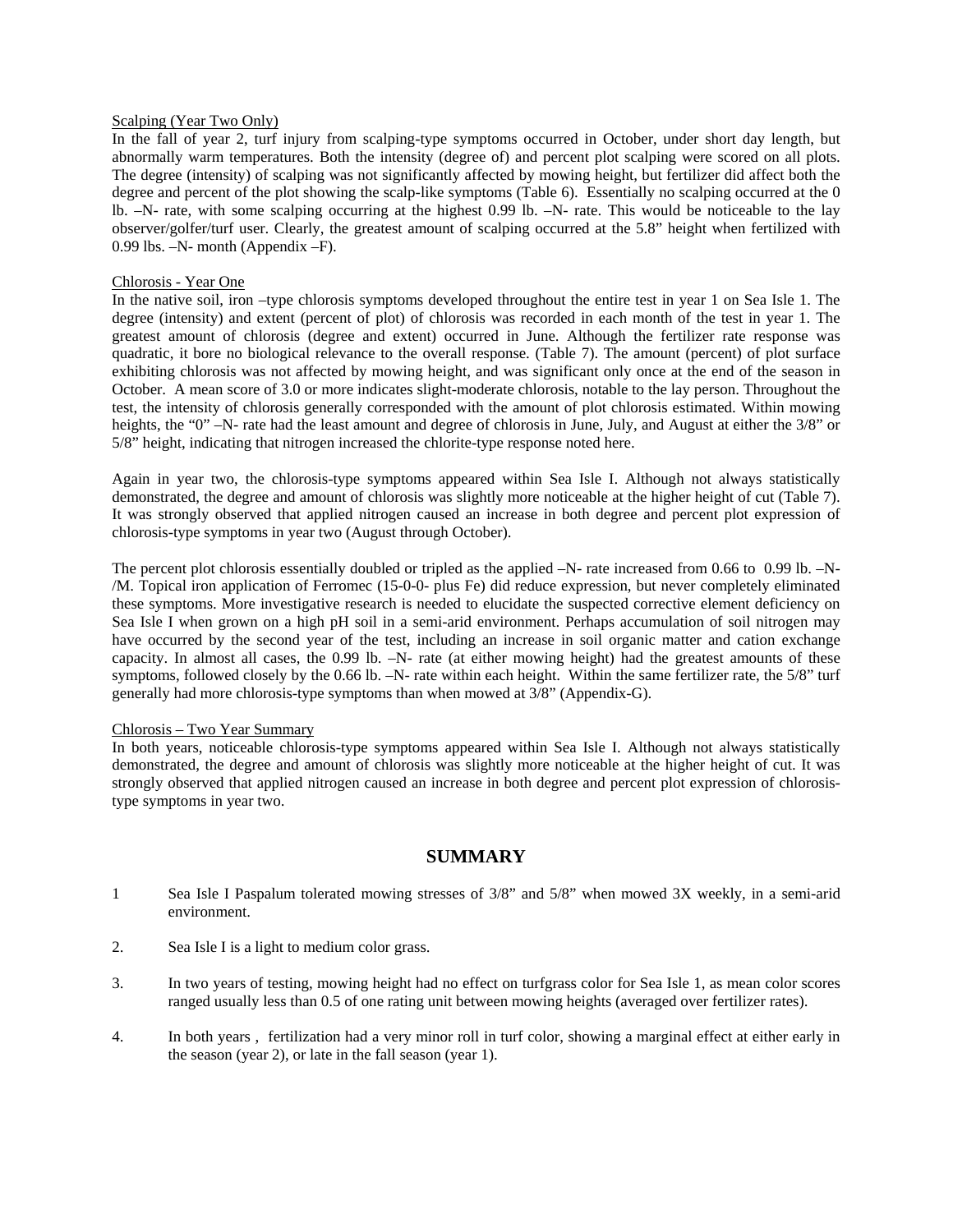- 5. When observed over two years, the 0.66 lb. rate produced an acceptable turf in terms of color for the 3/8 mowed turf, with the 0.33 lb. rate producing a fully acceptable color at the 5/8" fairway height turf. Note again that the turf was NOT fall overseeded, and that turf responses were measured well into the fall.
- 6. In both falls, the 3/8" turf had slightly higher color scores, as the taller leaves became dormant at the 5/8" cut turf.
- 7. In both years, overall turf quality was not affected by mowing height to any great extent, as the range of mean height scores ranged from 5.8 to 7.2, with 10 of 11 possible seasonal scores being values of 6.0 or greater (Table 2).
- 8. In both years, applied nitrogen had a small effect or overall quality, and again was significant towards the seasons end (September in 2000, October in 2001) (Table 2).
- 9. The general trend in both years was that the 0.99 lb. rate produced quality turf scores no better than the 0.66 lb. –N- rate, and in year 2, lesser quality turf in August, September and October .
- 10. Overall, the applied fertilizer rate of 0.33-lb. nitrogen produced satisfactory turf at the 3/8" mowing height.
- 11. Overall, the applied fertilizer rate of 0.33-lb. or less of nitrogen produced satisfactory turf at the 5/8" mowing height (Appendix –B). Excess N was related to increased turf chlorosis symptoms, especially at the fairway height turf.
- 12. Both mowing height and applied fertilizer –N rates had little effect on visual texture of Sea Isle I paspalum. The typical response of a finer leaf texture accompanying lower mowing heights was not realized.
- 13. Visual density was not affected by mowing height and/or fertility rate main effects in either year. At the 3/8" height, mean density values of 6.0 or greater were achieved at 0.33 lbs. –N/M in both years. At the 5/8" height, this was achieved without supplemental nitrogen applications. "
- 14. Differences between clipping dry matter production were greater between among mowing heights in year 2, than in year 1 as the 5/8" mowed turf produced more clippings than the 3/8" turfs.
- 15. In general, greater clipping biomass occurred in response to fertilization more so at the 5/8" height, versus the 3/8 " height (especially in year two) (Appendix –E).
- 16. The number of shoots produced was greater for the 3/8" turfs than the 5/8" turf. This was significant in year two. Fertilizer effect was not significant for overall shoot density counts Shoot density was roughly 20% greater at the lower 3/8" than the 5/8" cut turf both years.
- 17. In both years, noticeable chlorosis-type symptoms appeared within Sea Isle I, more so at the higher cut turf, and at higher applied N rates.
- 18. For all sampling dates, increasing levels of nitrogen fertilizer tended to increase nitrogen concentrations in turf clippings.
- 19. Mowing height had a minimal effect on tissue nutrient concentrations. As expected, increased nitrogen fertilization increased tissue nitrogen concentrations.
- 20. Increasing nitrogen fertilizer levels also increased tissue potassium, sulfur, and zinc, and decreased levels of boron.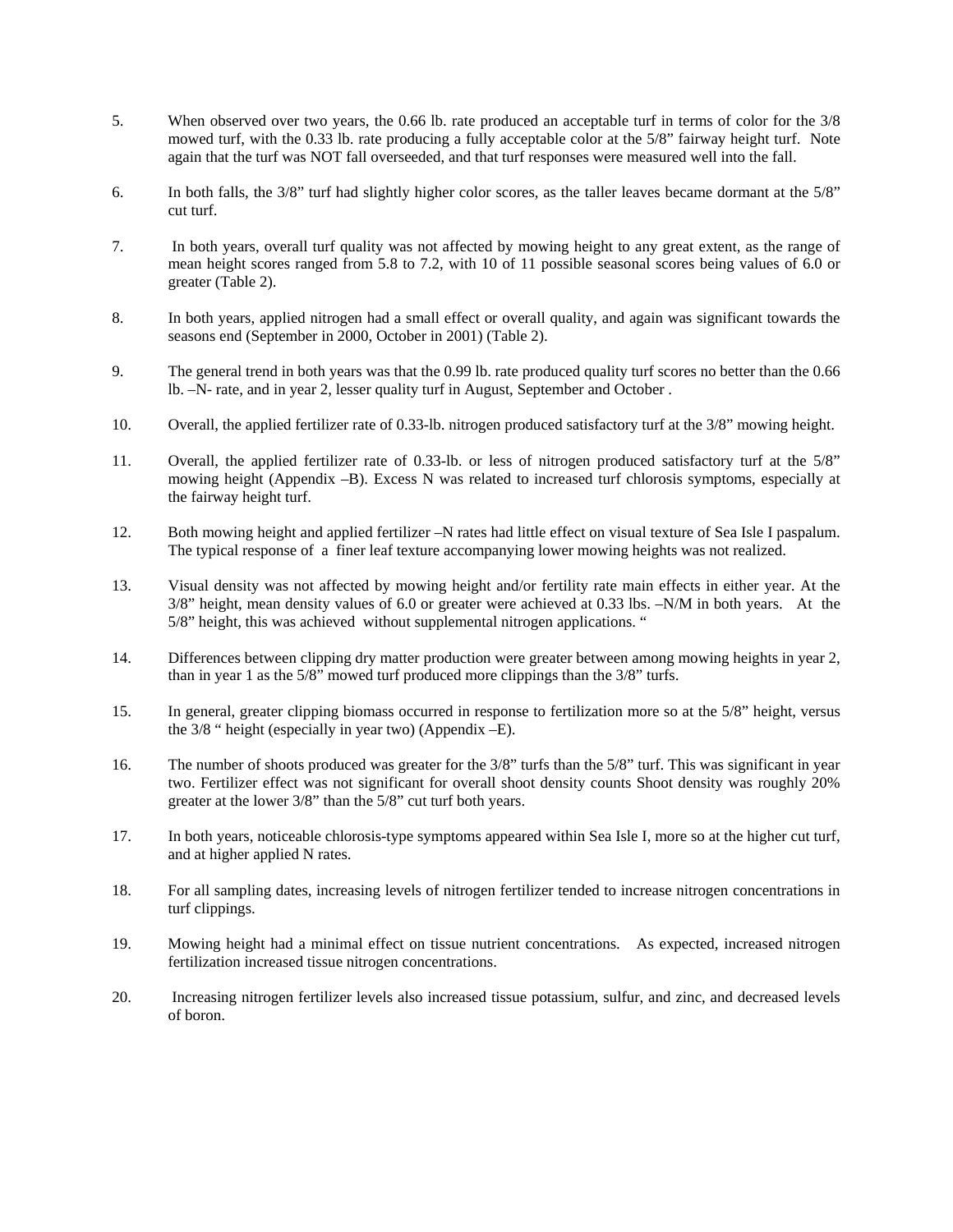## **Shoot Clipping Biomass Responses to Applied N. Sea Isle I Paspalum University of Arizona Tucson, Arizona**

| 2000           | Date           |                |               |                |               |
|----------------|----------------|----------------|---------------|----------------|---------------|
| Nitrogen level | June $28$ (ns) | July 26 $(ns)$ | Aug $28$ (ns) | Sept $26$ (ns) | Nov $10$ (ns) |
|                | 33.3           | 34.0           | 57.6          | 30.4           | 6.6           |
| 0.33           | 32.8           | 31.9           | 57.6          | 25.8           | 9.5           |
| 0.66           | 36.2           | 34.7           | 58.7          | 26.2           | 10.1          |
| 0.99           | 37.5           | 38.1           | 63.9          | 24.3           | 9.9           |

#### **Year One**

| 2000      | Date           |                   |               |                |                  |  |  |  |  |  |
|-----------|----------------|-------------------|---------------|----------------|------------------|--|--|--|--|--|
| Mowing Ht | June $28$ (ns) | July $26$         | Aug $28$ (ns) | Sept $26$ (ns) | Nov $10$         |  |  |  |  |  |
| 3/8       | 36.8           | 38.4 a            | 50.7          | 19.1           | 6.7 <sub>b</sub> |  |  |  |  |  |
| 5/8       | 33.1           | 30.8 <sub>b</sub> | 68.2          | 34.3           |                  |  |  |  |  |  |

### **Year Two**

| 2001           | Date               |                |                   |               |                |                  |
|----------------|--------------------|----------------|-------------------|---------------|----------------|------------------|
| Nitrogen level | May 18             | June $20$ (ns) | July 18           | Aug $24$ (ns) | Sept $19$ (ns) | Oct $19$<br>(ns) |
|                | 8.6 c              | 24.4           | 23.6 <sub>b</sub> | 20.4          | 29.9           | 7.0              |
| 0.33           | 12.6 <sub>bc</sub> | 33.7           | 28.3 <sub>b</sub> | 28.1          | 35.3           | 10.8             |
| 0.66           | $15.8$ ab          | 31.1           | 36.1 <sub>b</sub> | 33.0          | 53.7           | 14.3             |
| 0.99           | 20.1a              | 40.8           | 50.8 a            | 48.8          | 52.2           | 13.1             |

| 2001      | Date          |                   |                   |               |                   |             |    |  |  |  |  |  |
|-----------|---------------|-------------------|-------------------|---------------|-------------------|-------------|----|--|--|--|--|--|
| Mowing Ht | May $18$ (ns) | June 20           | July 18           | Aug $24$ (ns) | Sept 19           | Oct<br>(ns) | 19 |  |  |  |  |  |
| 3/8       | 16.5          | 17.1 <sub>b</sub> | 20.2 <sub>b</sub> | 27.5          | 19.2 <sub>b</sub> | 3.8         |    |  |  |  |  |  |
| 5/8       | !2.1          | 47.9 a            | 49.2 a            | 37.6          | 66.4 a            | 18.9        |    |  |  |  |  |  |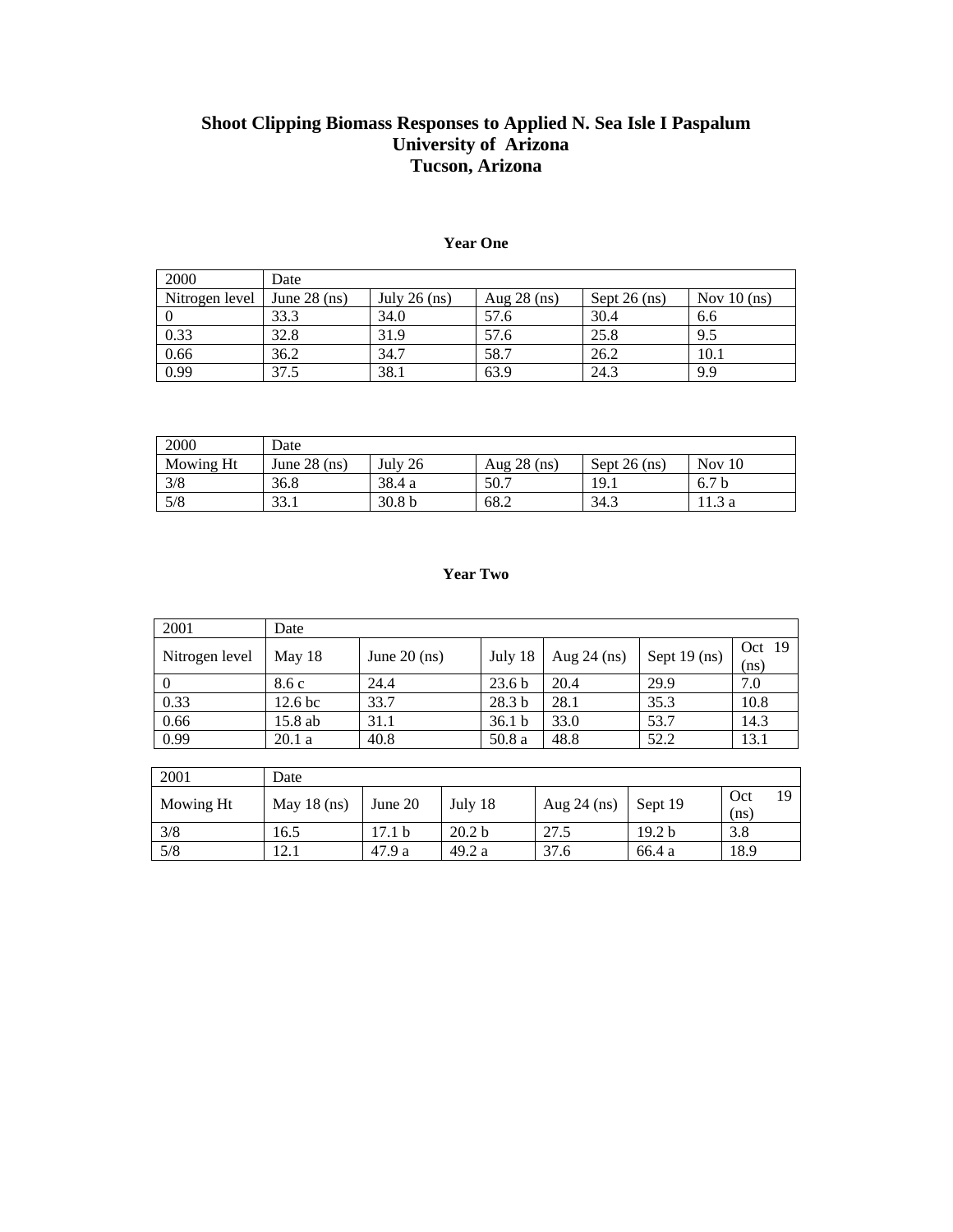## **Turfgrass Clipping N Content in Response to Applied Soil N Rates. Sea Isle I Paspalum. University of Arizona Tucson, Arizona**

| 2000        | <b>DATE</b>       |                   |                   |                   |                   |                   |
|-------------|-------------------|-------------------|-------------------|-------------------|-------------------|-------------------|
| N Rate      |                   | June $28$ (ns)    | July 26           | Aug $28$ (ns)     | Sept 26           | Nov 10            |
| $0 lb$ N    |                   | 3.28              |                   | 3.70              | 3.54c             | 3.44c             |
| $0.33$ lb N |                   | 3.96              | -                 | 3.83              | 3.68 <sub>b</sub> | $3.54$ bc         |
| $0.66$ lb N |                   | 4.01              | -                 | 3.84              | 3.77 ab           | 3.78 ab           |
| $0.99$ lb N |                   | 3.96              | -                 | 3.88              | 3.82 a            | 3.86a             |
|             |                   |                   |                   |                   |                   |                   |
| 2001        | May 18            | June 20           | July 18           | Aug 24            | Sept $19$ (ns)    | Oct 19            |
| $0 lb$ N    | 3.06c             | 2.56 <sub>b</sub> | 2.77d             | 2.73 <sub>b</sub> | 2.71              | 2.70 <sub>b</sub> |
| $0.33$ lb N | 3.23 <sub>b</sub> | 2.62 b            | 2.95c             | $2.92$ ab         | 2.80              | 2.89 <sub>b</sub> |
| $0.66$ lb N | 3.35a             | 2.90a             | 3.04 <sub>b</sub> | 3.01a             | 2.72              | 3.10a             |
| $0.99$ lb N | 3.46a             | 3.00a             | 3.13a             | 3.10a             | 2.95              | 3.18a             |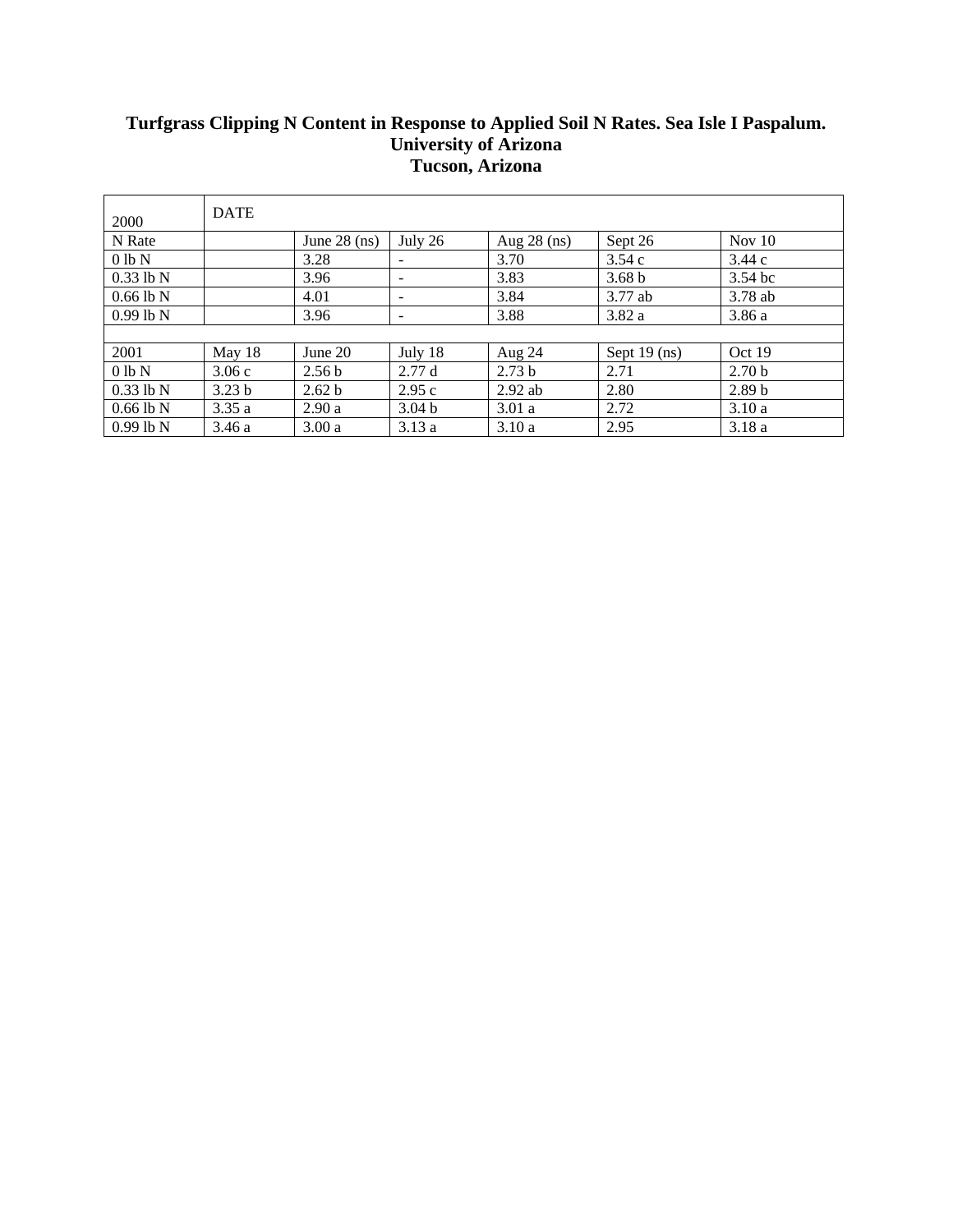| Table 1. Visual Color of a 'Sea Isle 1' Paspalum Fairway                                                                                                                           |            |            |           |        |           |                                                                                 |        |           |     |                  |        |       |      |
|------------------------------------------------------------------------------------------------------------------------------------------------------------------------------------|------------|------------|-----------|--------|-----------|---------------------------------------------------------------------------------|--------|-----------|-----|------------------|--------|-------|------|
|                                                                                                                                                                                    |            |            |           |        |           | Under Select Mowing Height and Fertilization Regimes.                           |        |           |     |                  |        |       |      |
|                                                                                                                                                                                    |            |            |           |        |           | Summer 2000 & 2001, Karsten Turfgrass Research Facility, University of Arizona. |        |           |     |                  |        |       |      |
|                                                                                                                                                                                    |            |            |           | 2000   |           |                                                                                 |        |           |     | 2001             |        |       |      |
|                                                                                                                                                                                    | $27 - Jun$ | $28 -$ Jul | $28$ -Aug | 27-Sep | $30$ -Oct | $20 - NoW$                                                                      | 17-May | $25$ -Jun |     | 13-Jul $21$ -Aug | 10-Sep | 6-Oct | Avg. |
| <b>Mow Height</b>                                                                                                                                                                  |            |            |           |        |           |                                                                                 |        |           |     |                  |        |       |      |
|                                                                                                                                                                                    |            |            |           |        |           |                                                                                 |        |           |     |                  |        |       |      |
| 3/8"                                                                                                                                                                               | 6.7        | 5.5        | 6.4       | 6.2    | 6.3       | 5.8                                                                             | 6.6    | 6.4       | 6.2 | 6.3              | 6.4    | 6.3   | 6.3  |
| 5/8"                                                                                                                                                                               | 6.3        | 6.7        | 6.1       | 6.5    | 6.2       | 5.2                                                                             | 6.7    | 6.2       | 6.7 | 6.8              | 6.3    | 5.8   | 6.3  |
| <b>Test Mean</b>                                                                                                                                                                   | 6.5        | 6.1        | 6.3       | 6.3    | 6.2       | 5.5                                                                             | 6.6    | 6.3       | 6.4 | 6.6              | 6.4    | 6.0   | 6.3  |
| <b>LSD</b>                                                                                                                                                                         | ns         | ns         | ns        | ns     | ns        | ns                                                                              | ns     | ns        | ns  | ns               | ns     | ns    |      |
| <b>Fertilizer Rate</b>                                                                                                                                                             |            |            |           |        |           |                                                                                 |        |           |     |                  |        |       |      |
| (nitrogen /1000 ft <sup>2</sup> )                                                                                                                                                  |            |            |           |        |           |                                                                                 |        |           |     |                  |        |       |      |
| $0$ lb.                                                                                                                                                                            | 6.3        | 6.2        | 6.3       | 6.5    | 5.3       | 5.2                                                                             | 5.7    | 5.5       | 6.2 | 6.8              | 5.7    | 5.8   | 6.0  |
| $0.33$ lb.                                                                                                                                                                         | 6.2        | 5.8        | 6.3       | 6.8    | 6.0       | 5.5                                                                             | 6.2    | 6.0       | 6.7 | 6.8              | 6.8    | 6.5   | 6.3  |
| $0.66$ lb.                                                                                                                                                                         | 6.7        | 6.5        | 6.3       | 5.8    | 6.5       | 5.3                                                                             | 7.2    | 7.0       | 6.7 | 6.8              | 6.3    | 6.0   | 6.4  |
| 0.99 lb.                                                                                                                                                                           | 6.7        | 5.8        | 6.0       | 6.3    | 7.0       | 6.0                                                                             | 7.5    | 6.7       | 6.2 | 5.8              | 6.7    | 5.8   | 6.4  |
| <b>Test Mean</b>                                                                                                                                                                   | 6.5        | 6.1        | 6.3       | 6.4    | 6.2       | $\overline{5.5}$                                                                | 6.6    | 6.3       | 6.4 | 6.6              | 6.4    | 6.0   | 6.3  |
| <b>LSD</b>                                                                                                                                                                         | ns         | ns         | ns        | ns     | 0.83      | 0.66                                                                            | 0.8    | 1.1       | ns  | ns               | ns     | ns    |      |
| ☆<br>winter color<br>Color = 1-9, 1=dead, 6= fully acceptable, $9 = best$ posible. Values are the mean of 4 replications<br>Test Mean = mean of all tretaments on that date event. |            |            |           |        |           |                                                                                 |        |           |     |                  |        |       |      |
| LSD= Least significant differeance mean separation statistic. Ns=non significant, no value applicable.                                                                             |            |            |           |        |           |                                                                                 |        |           |     |                  |        |       |      |
|                                                                                                                                                                                    |            |            |           |        |           |                                                                                 |        |           |     |                  |        |       |      |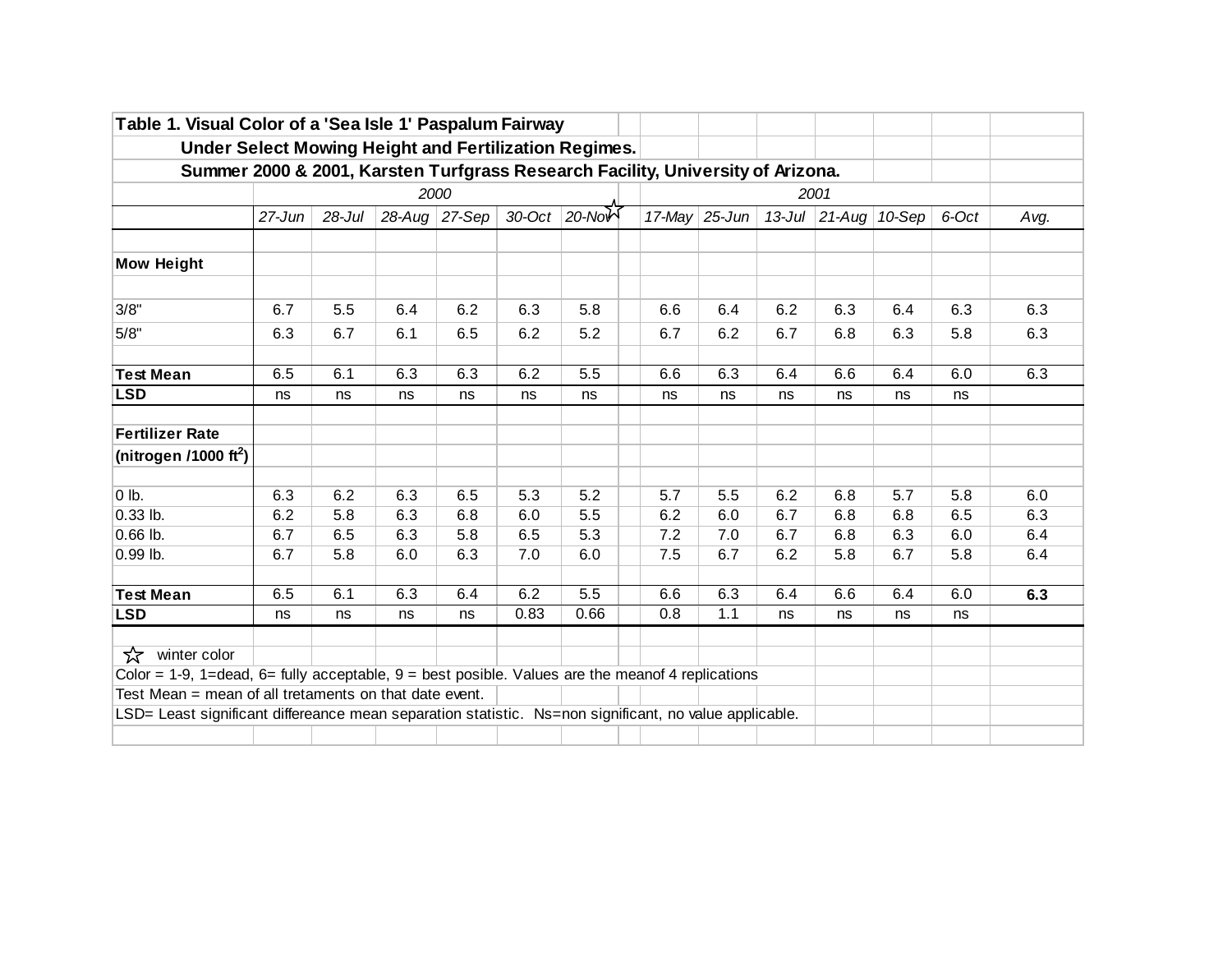## **Table 2. Visual Quality of a 'Sea Isle 1' Paspalum Fairway**

 **Under Select Mowing Height and Fertilization Regimes.**

 **Summer 2000 & 2001, Karsten Turfgrass Research Facility, University of Arizona.**

|                                                             | 2000 |     |                                    |      | ᢢ    |     |               |     | 2001                 |     |       |      |
|-------------------------------------------------------------|------|-----|------------------------------------|------|------|-----|---------------|-----|----------------------|-----|-------|------|
|                                                             |      |     | 27-Jun 28-Jul 28-Aug 27-Sep 30-Oct |      |      |     | 17-May 25-Jun |     | 13-Jul 21-Aug 10-Sep |     | 6-Oct | Avg. |
| <b>Mow Height</b>                                           |      |     |                                    |      |      |     |               |     |                      |     |       |      |
| 3/8"                                                        | 5.8  | 6.8 | 6.5                                | 6.7  | 6.6  | 6.4 | 6.7           | 6.3 | 5.8                  | 6.2 | 6.1   | 6.3  |
| 5/8"                                                        | 5.8  | 6.3 | 6.3                                | 6.3  | 7.0  | 6.3 | 7.0           | 7.2 | 6.4                  | 7.2 | 6.0   | 6.5  |
| <b>Test Mean</b>                                            | 5.8  | 6.6 | 6.4                                | 6.5  | 6.8  | 6.3 | 6.8           | 6.7 | 6.1                  | 6.7 | 6.5   | 6.5  |
| <b>LSD</b>                                                  | ns   | ns  | ns                                 | ns   | 0.36 | ns  | ns            | ns  | ns                   | ns  | ns    |      |
| <b>Fertilizer Rate</b><br>(nitrogen /1000 ft <sup>2</sup> ) |      |     |                                    |      |      |     |               |     |                      |     |       |      |
| $0$ lb.                                                     | 5.8  | 6.8 | 7.0                                | 7.5  | 7.0  | 5.7 | 6.7           | 6.5 | 6.3                  | 7.2 | 7.2   | 6.7  |
| $0.33$ lb.                                                  | 5.5  | 6.5 | 6.3                                | 6.2  | 6.8  | 6.2 | 6.5           | 6.7 | 6.3                  | 7.0 | 6.7   | 6.4  |
| $0.66$ lb.                                                  | 6.0  | 6.8 | 6.3                                | 6.2  | 7.0  | 6.5 | 7.2           | 6.8 | 6.3                  | 6.7 | 5.7   | 6.5  |
| 0.99 lb.                                                    | 5.8  | 6.2 | 5.8                                | 6.2  | 6.3  | 7.0 | 7.0           | 6.8 | 5.5                  | 5.8 | 4.7   | 6.1  |
| <b>Test Mean</b>                                            | 5.8  | 6.6 | 6.4                                | 6.5  | 6.8  | 6.3 | 6.8           | 6.7 | 6.1                  | 6.7 | 6.0   | 6.5  |
| <b>LSD</b>                                                  | ns   | ns  | ns                                 | 1.12 | ns   | ns  | ns            | ns  | ns                   | ns  | 1.3   |      |

Quality= 1-9, 1=dead, 6= fully acceptable,  $9 = best$  posible. Values are the meanof 4 replications

Test Mean = mean of all tretaments on that date event.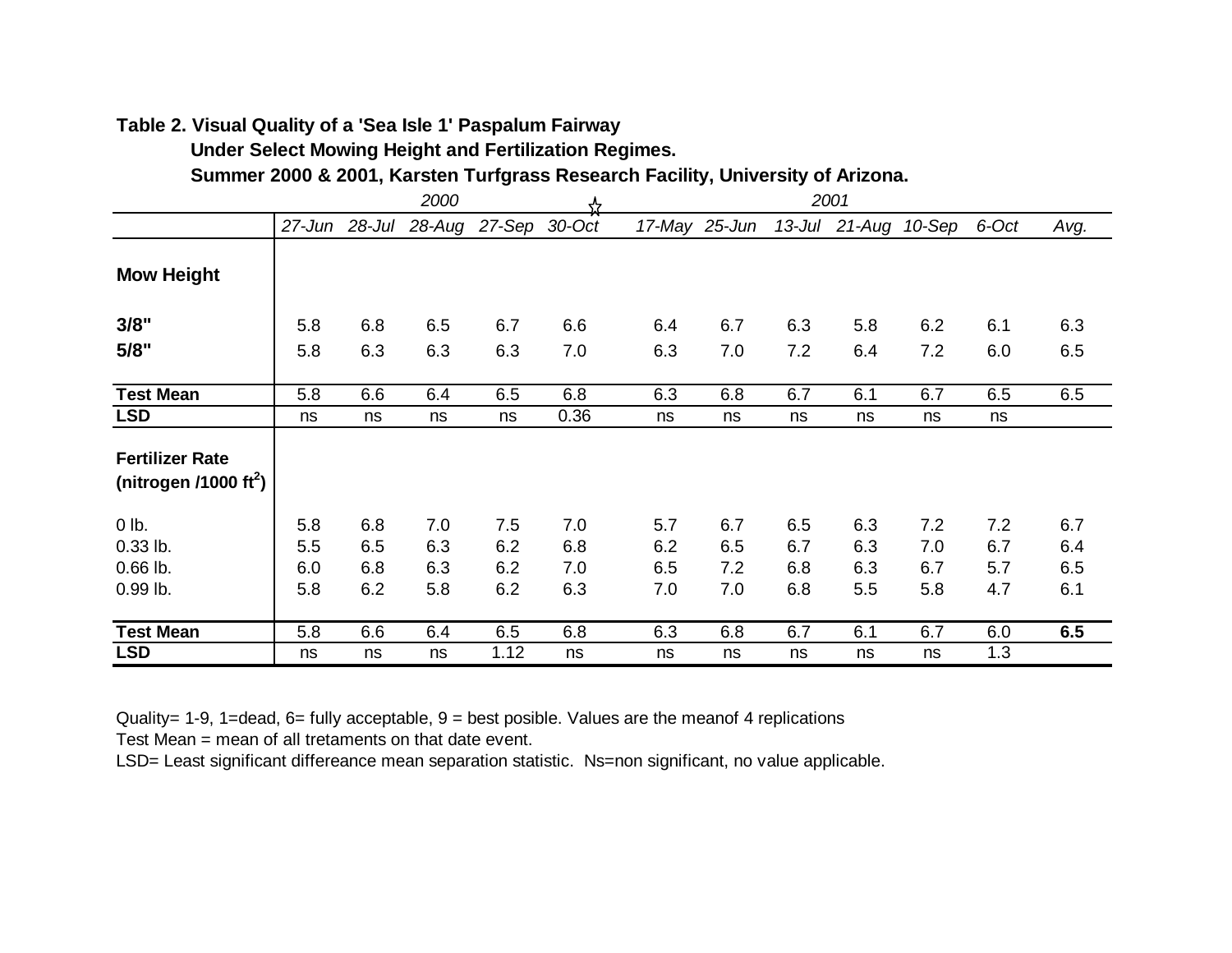# **Table 3. Visual Texture of a 'Sea Isle 1' Paspalum Fairway**

 **Under Select Mowing Height and Fertilization Regimes.**

 **Summer 2000 & 2001, Karsten Turfgrass Research Facility, University of Arizona.**

|                                                           |        |        | 2000       |               |      |     |               |     | 2001                 |     |       |     |
|-----------------------------------------------------------|--------|--------|------------|---------------|------|-----|---------------|-----|----------------------|-----|-------|-----|
|                                                           | 27-Jun | 28-Jul | $28 - Aug$ | 27-Sep 30-Oct |      |     | 17-May 25-Jun |     | 13-Jul 21-Aug 10-Sep |     | 6-Oct | Avg |
| <b>Mow Height</b>                                         |        |        |            |               |      |     |               |     |                      |     |       |     |
| $3/8$ "                                                   | 5.3    | 6.6    | 6.6        | 6.4           | 6.9  | 6.9 | 6.7           | 6.3 | 5.9                  | 6.3 | 5.9   | 6.3 |
| $5/8$ "                                                   | 5.3    | 6.9    | 6.6        | 6.3           | 7.1  | 6.4 | 6.5           | 6.5 | 6.8                  | 7.2 | 6.5   | 6.6 |
| <b>Test Mean</b>                                          | 5.3    | 6.8    | 6.6        | 6.4           | 7.0  | 6.7 | 6.6           | 6.4 | 6.3                  | 6.7 | 6.2   | 6.4 |
| <b>LSD</b>                                                | ns     | ns     | ns         | ns            | ns   | ns  | ns            | ns  | ns                   | ns  | 0.4   |     |
| <b>Fertilizer Rate</b><br>(nitrogen /1000 $\text{ft}^2$ ) |        |        |            |               |      |     |               |     |                      |     |       |     |
| $0$ lb.                                                   | 5.7    | 7.0    | 7.4        | 6.5           | 7.5  | 7.2 | 7.0           | 6.5 | 6.7                  | 7.0 | 6.3   | 6.8 |
| $0.33$ lb.                                                | 5.2    | 6.5    | 6.4        | 6.0           | 6.5  | 6.8 | 6.8           | 6.2 | 6.2                  | 6.8 | 6.7   | 6.4 |
| $0.66$ lb.                                                | 5.3    | 7.2    | 6.2        | 6.7           | 7.2  | 6.3 | 6.2           | 6.8 | 6.5                  | 6.7 | 5.8   | 6.4 |
| $0.99$ lb.                                                | 5.2    | 6.3    | 6.4        | 6.3           | 6.8  | 6.3 | 6.4           | 6.0 | 6.0                  | 6.3 | 6.0   | 6.2 |
| <b>Test Mean</b>                                          | 5.3    | 6.8    | 6.6        | 6.4           | 7.0  | 6.7 | 6.6           | 6.4 | 6.3                  | 6.7 | 6.2   | 6.4 |
| <b>LSD</b>                                                | ns     | ns     | ns         | ns            | 0.70 | ns  | ns            | ns  | ns                   | ns  | ns    |     |

Texture = 1-9, 1=dead, 6= fully acceptable, 9 = best posible. Values are the meanof 4 replications

Test Mean = mean of all tretaments on that date event.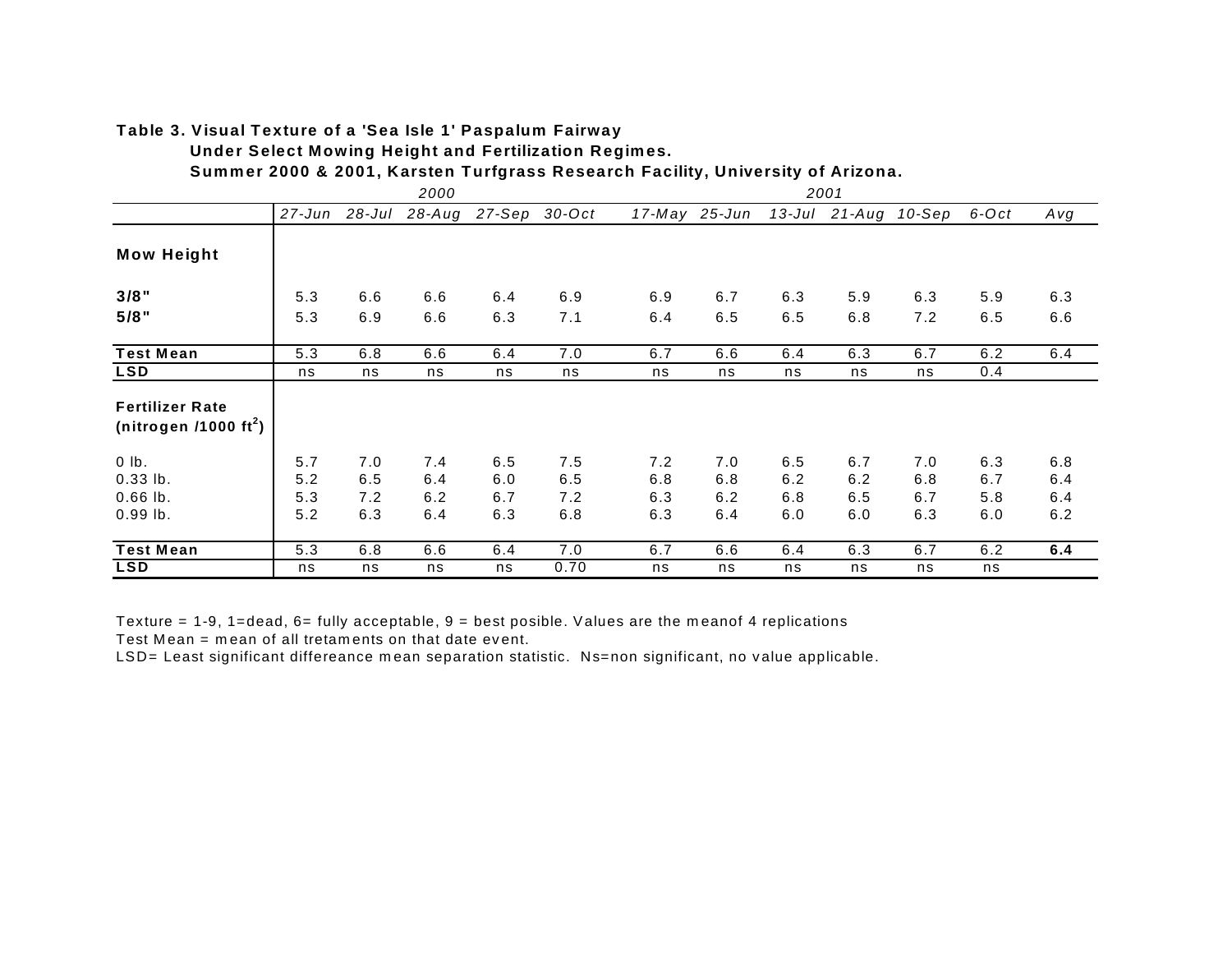# **Table 4. Visual Density of a 'Sea Isle 1' Paspalum Fairway**

 **Under Select Mowing Height and Fertilization Regimes.**

 **Summer 2000 & 2001, Karsten Turfgrass Research Facility, University of Arizona.**

|                                                             |            |     | 2000                 |     |     |     | 2001                 |        |       |      |
|-------------------------------------------------------------|------------|-----|----------------------|-----|-----|-----|----------------------|--------|-------|------|
|                                                             | $28 -$ Jul |     | 28-Aug 27-Sep 30-Oct |     |     |     | 17-May 25-Jun 21-Aug | 10-Sep | 6-Oct | Avg. |
| <b>Mow Height</b>                                           |            |     |                      |     |     |     |                      |        |       |      |
| 3/8"                                                        | 7.2        | 6.6 | 7.0                  | 6.9 | 6.6 | 7.0 | 6.2                  | 6.8    | 6.8   | 6.8  |
| 5/8"                                                        | 7.0        | 6.4 | 6.3                  | 7.3 | 6.6 | 6.9 | 6.7                  | 7.3    | 6.8   | 6.8  |
|                                                             |            |     |                      |     |     |     |                      |        |       |      |
| <b>Test Mean</b>                                            | 7.1        | 6.5 | 6.7                  | 7.1 | 6.6 | 7.0 | 6.4                  | 7.0    | 6.8   | 6.8  |
| <b>LSD</b>                                                  | ns         | ns  | ns                   | ns  | ns  | ns  | ns                   | ns     | ns    |      |
| <b>Fertilizer Rate</b><br>(nitrogen /1000 ft <sup>2</sup> ) |            |     |                      |     |     |     |                      |        |       |      |
| 0 lb.                                                       | 7.2        | 7.0 | 6.8                  | 7.5 | 6.2 | 6.0 | 6.8                  | 7.2    | 7.0   | 6.9  |
| $0.33$ lb.                                                  | 6.5        | 6.3 | 6.5                  | 6.7 | 6.3 | 6.8 | 6.3                  | 7.0    | 7.0   | 6.6  |
| $0.66$ lb.                                                  | 7.8        | 6.3 | 6.7                  | 7.3 | 6.8 | 7.5 | 6.5                  | 7.2    | 6.7   | 7.0  |
| 0.99 lb.                                                    | 6.8        | 6.3 | 6.7                  | 7.0 | 7.0 | 7.5 | 6.0                  | 6.7    | 6.5   | 6.7  |
| <b>Test Mean</b>                                            | 7.1        | 6.5 | 6.7                  | 7.1 | 6.6 | 7.0 | 6.4                  | 7.0    | 6.8   | 6.8  |
| <b>LSD</b>                                                  | 1.21       | ns  | ns                   | ns  | ns  | 1.2 | ns                   | ns     | ns    |      |

Density = 1-9, 1=dead, 6= fully acceptable,  $9$  = best posible. Values are the meanof 4 replications Test Mean = mean of all tretaments on that date event.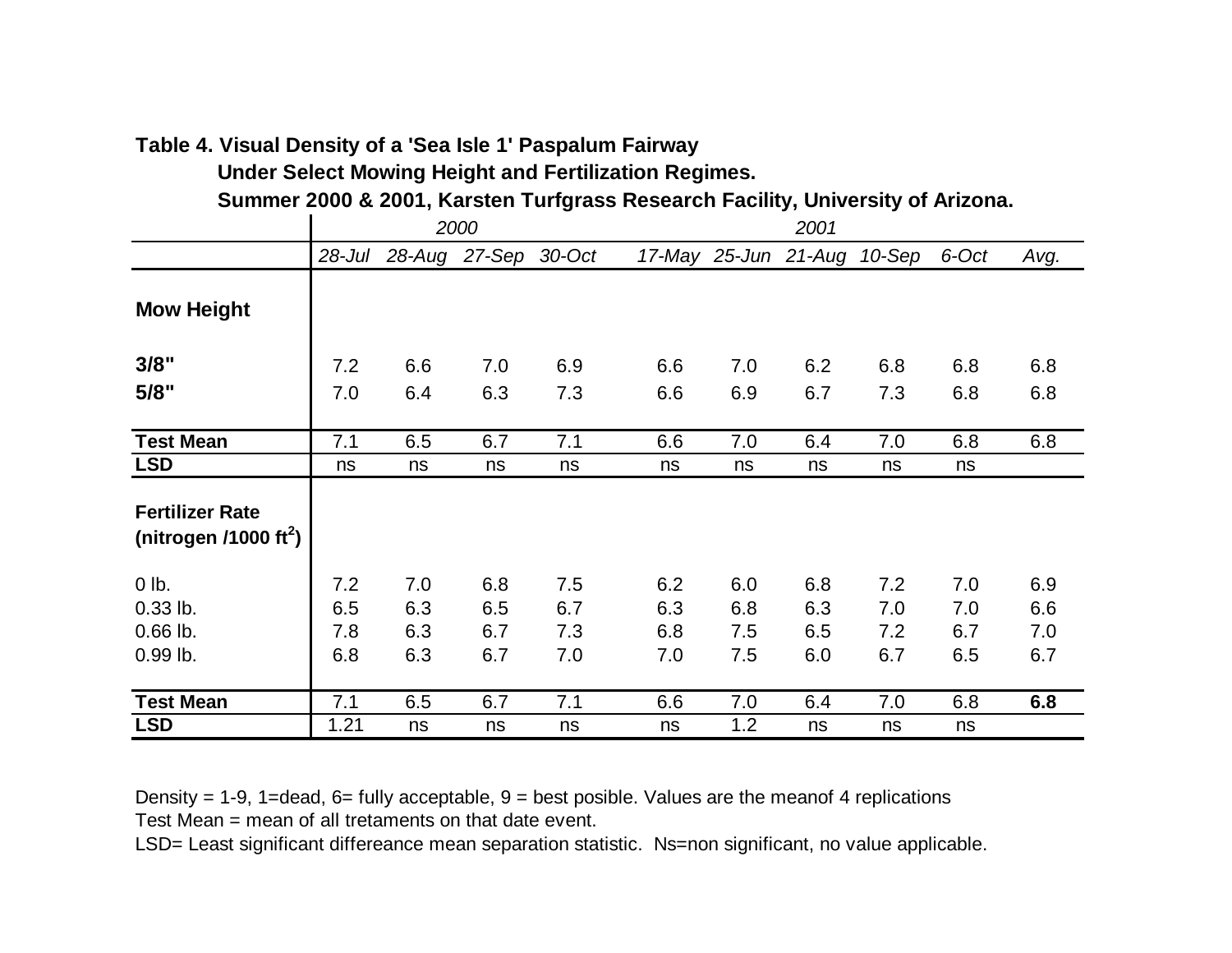# **Table 5. Clipping Dry Mass (grams) Collected From a 'Sea Isle 1' Paspalum Fairway Under Select Mowing Height and Fertilization Regimes.**

 **Summer 2000 & 2001, Karsten Turfgrass Research Facility, University of Arizona.**

|                                                             |      |      | 2000                 |        |        | 2001 |               |           |                      |      |      |      |
|-------------------------------------------------------------|------|------|----------------------|--------|--------|------|---------------|-----------|----------------------|------|------|------|
|                                                             |      |      | 28-Jun 26-Jul 28-Aug | 26-Sep | 10-Nov |      | 17-May 22-Jun | $16$ -Jul | 22-Aug 19-Sep 17-Oct |      |      | Avg. |
| <b>Mow Height</b>                                           |      |      |                      |        |        |      |               |           |                      |      |      |      |
| 3/8"                                                        | 36.8 | 38.4 | 50.7                 | 19.1   | 6.7    | 16.5 | 17.1          | 20.2      | 27.5                 | 19.2 | 3.7  | 23.3 |
| 5/8"                                                        | 33.1 | 30.8 | 68.2                 | 34.3   | 11.3   | 12.1 | 47.9          | 49.2      | 37.6                 | 66.4 | 18.9 | 37.2 |
| <b>Test Mean</b>                                            | 34.9 | 34.6 | 59.5                 | 26.7   | 9.0    | 14.3 | 32.5          | 34.7      | 32.6                 | 42.8 | 11.3 | 30.3 |
| <b>LSD</b>                                                  | ns   | ns   | ns                   | ns     | 3.47   | ns   | 28.9          | ns        | ns                   | 29.6 | ns   |      |
| <b>Fertilizer Rate</b><br>(nitrogen /1000 ft <sup>2</sup> ) |      |      |                      |        |        |      |               |           |                      |      |      |      |
| $0$ lb.                                                     | 33.3 | 34.0 | 57.6                 | 30.4   | 6.6    | 8.6  | 24.4          | 23.6      | 20.4                 | 29.9 | 7.0  | 25.1 |
| $0.33$ lb.                                                  | 32.8 | 31.9 | 57.6                 | 25.8   | 9.5    | 12.6 | 33.7          | 28.3      | 28.1                 | 35.3 | 10.8 | 27.9 |
| $0.66$ lb.                                                  | 36.2 | 34.7 | 58.7                 | 26.2   | 10.1   | 15.8 | 31.1          | 36.1      | 33.0                 | 53.7 | 14.3 | 31.8 |
| 0.99 lb.                                                    | 37.5 | 38.1 | 63.9                 | 24.3   | 9.9    | 20.1 | 40.8          | 50.8      | 48.8                 | 52.2 | 13.1 | 36.3 |
| <b>Test Mean</b>                                            | 34.9 | 34.7 | 59.5                 | 26.7   | 9.0    | 14.3 | 32.5          | 34.7      | 32.6                 | 42.8 | 11.3 | 30.3 |
| <b>LSD</b>                                                  | ns   | ns   | ns                   | ns     | ns     | 4.4  | 11.8          | 18.2      | 22.8                 | ns   | 5.8  |      |

Cliiping dry weight in grams per plot. Values are the mean of 4 replications

Test Mean = mean of all tretaments on that date event.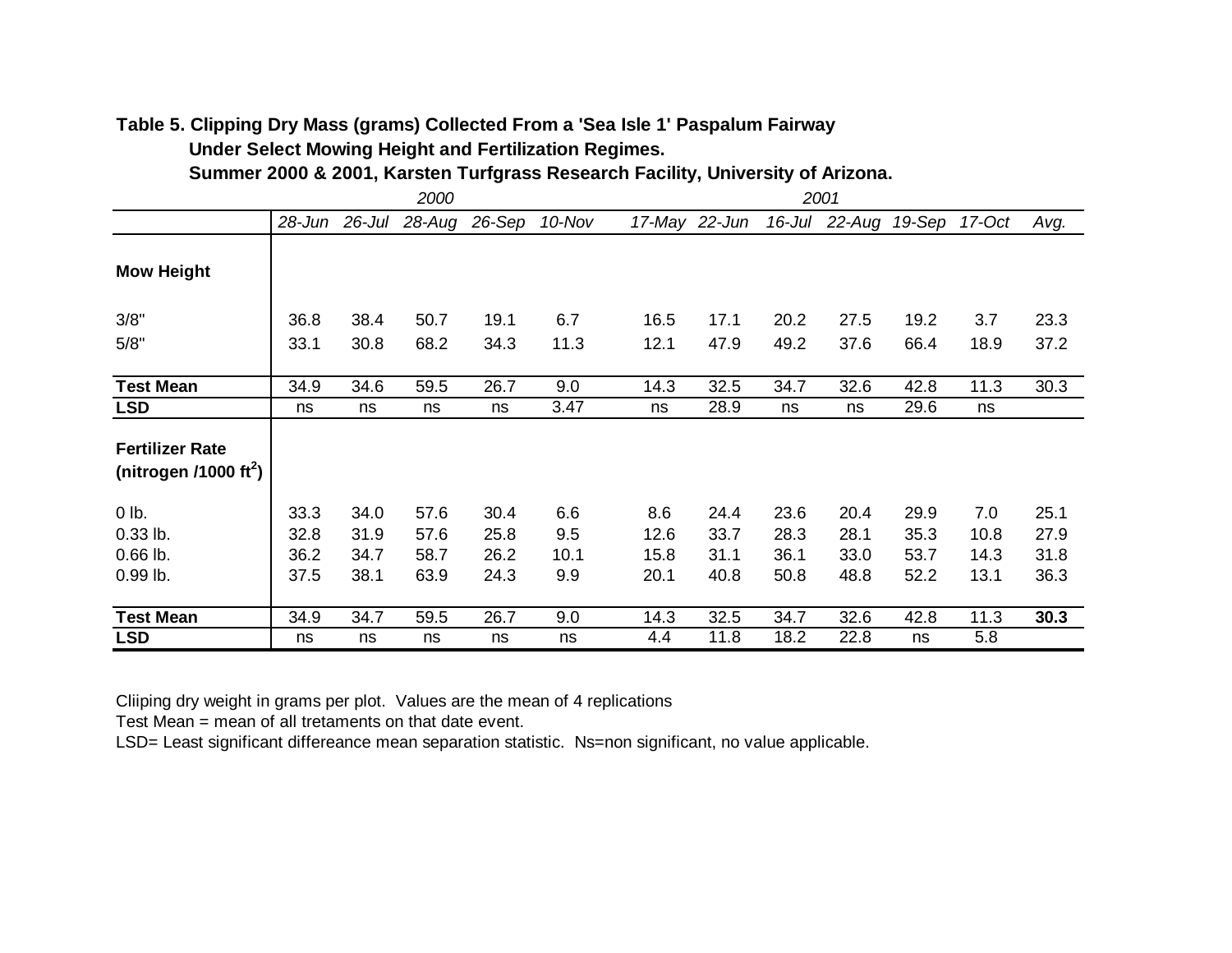**Table 6. Thatch (mm), Shoot Count and Percent Straw on a 'Sea Isle 1' Paspalum Fairway Under Select Mowing Height and Fertilization Regimes.** 

|                                                             |          | 2000                            |           | 2001     |                         |
|-------------------------------------------------------------|----------|---------------------------------|-----------|----------|-------------------------|
|                                                             |          | thatch(avg) shoots(avg) %-straw |           |          | thatch(avg) shoots(avg) |
|                                                             | $31-Aug$ | $31 - Aug$                      | $20$ -Nov | $31-Auq$ | $31 - Aug$              |
| <b>Mow Height</b>                                           |          |                                 |           |          |                         |
| 3/8"                                                        | 12.2     | 554.6                           | 17.1      | 10.6     | 712.7                   |
| 5/8"                                                        | 15.4     | 476.8                           | 48.8      | 16.0     | 598.7                   |
| <b>Test Mean</b>                                            | 13.8     | 515.7                           | 32.9      | 13.3     | 655.7                   |
| <b>LSD</b>                                                  | ns       | ns                              | 9.98      | 2.6      | ns                      |
| <b>Fertilizer Rate</b><br>(nitrogen /1000 ft <sup>2</sup> ) |          |                                 |           |          |                         |
| $0$ lb.                                                     | 12.8     | 531.4                           | 34.2      | 12.7     | 590.7                   |
| $0.33$ lb.                                                  | 15.7     | 495.6                           | 28.3      | 12.3     | 594.7                   |
| $0.66$ lb.                                                  | 14.2     | 525.4                           | 33.3      | 13.0     | 722.7                   |
| $0.99$ lb.                                                  | 12.5     | 508.6                           | 35.8      | 15.2     | 714.7                   |
| <b>Test Mean</b>                                            | 13.8     | 515.3                           | 32.9      | 13.3     | 655.7                   |
| <b>LSD</b>                                                  | ns       | ns                              | ns        | ns       | ns                      |

 **Summer 2000, Karsten Turfgrass Research Facility, University of Arizona.**

Thatch= mm depth to bottom of matt/rhizome plane. \$ subsamples /plot, 4 replications each.

Shoots = # shoots per 4.0 inch diameter plug. @ subsamples/plot, 4 replications each.

% straw = amount of plot exhibiting symptoms. Mean of 4 replications.

Test Mean = mean of all tretaments on that date event.